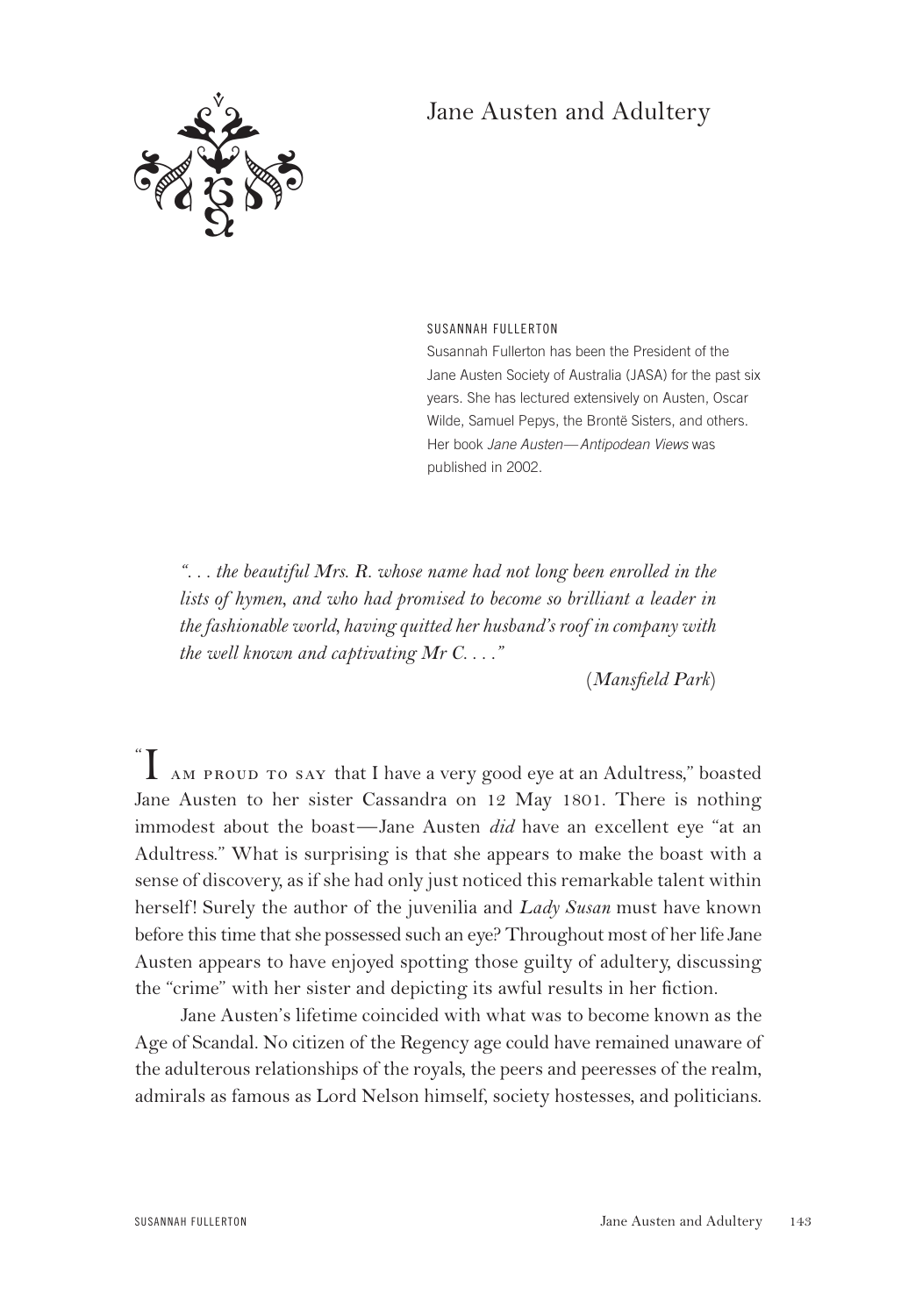Clergymen might preach fidelity and morality from the pulpit, but when the highest in the land were openly parading their mistresses and illegitimate children it is hardly surprising that the parson's advice was frequently ignored by those further down the social scale.

*Emma*, Jane Austen's last published novel, was dedicated to His Royal Highness the Prince Regent. It was a dedication made at the Prince's request, not out of respect for the man himself. "I hate [him]," she wrote to her friend Martha Lloyd in 1813 when the Prince's marital problems had reached a peak of notoriety and scandalous gossip (16 February). Jane Austen's feelings were shared by a great number of the Prince's subjects—his adulterous affairs, his morganatic marriage, bastard children, and the treatment of his wife had alienated and shocked the public.

From the age of sixteen the Prince of Wales was a womaniser. The man who once described himself, with an understatement worthy of Jane Austen herself, as "rather fond of wine and women," had a steady stream of mistresses throughout his life (Cawthorne 111–12). Actresses, married women, singers and dancers, divorcees, courtesans, maids and matrons—the Prince took them all to his bed! Cartoonists had a field day depicting the grossly overweight prince with his fat mistresses (it was Maria Fitzherbert, his morganatic wife, who was the first woman to be described as "fair, fat and forty"), but those who wished to criticize his sexual excesses had to be careful. When Leigh Hunt described the heir to the throne as "a libertine head over heels in debt and disgrace, a despiser of domestic ties, the companion of gamblers and demi-reps" (i.e., women of doubtful reputation), he found himself paying a fine of  $\pounds$ 500 for the privilege and spending two years in prison for libel (Cawthorne 109).

So worried was George III by the immoral behavior of members of his family that in 1772 he introduced the Royal Marriage Act. This made the wedding of any of the royal children null and void unless it had received the express permission of the monarch. Unfortunately, knowing that any engagements and marriages they entered into had no force of law seemed only to act as encouragement. The young Princes felt that they had a license to do as they pleased to such an extent that one minister in the House of Commons wryly suggested that the title of the Act should be changed to "An Act for Enlarging and Extending the Prerogative of the Crown, & for the Encouragement of Adultery and Fornication" (Cawthorne 106). It was in the year of Jane Austen's birth that the prince secretly married Maria Fitzherbert, a Roman Catholic widow, who was to remain astonishingly faithful to her royal "hus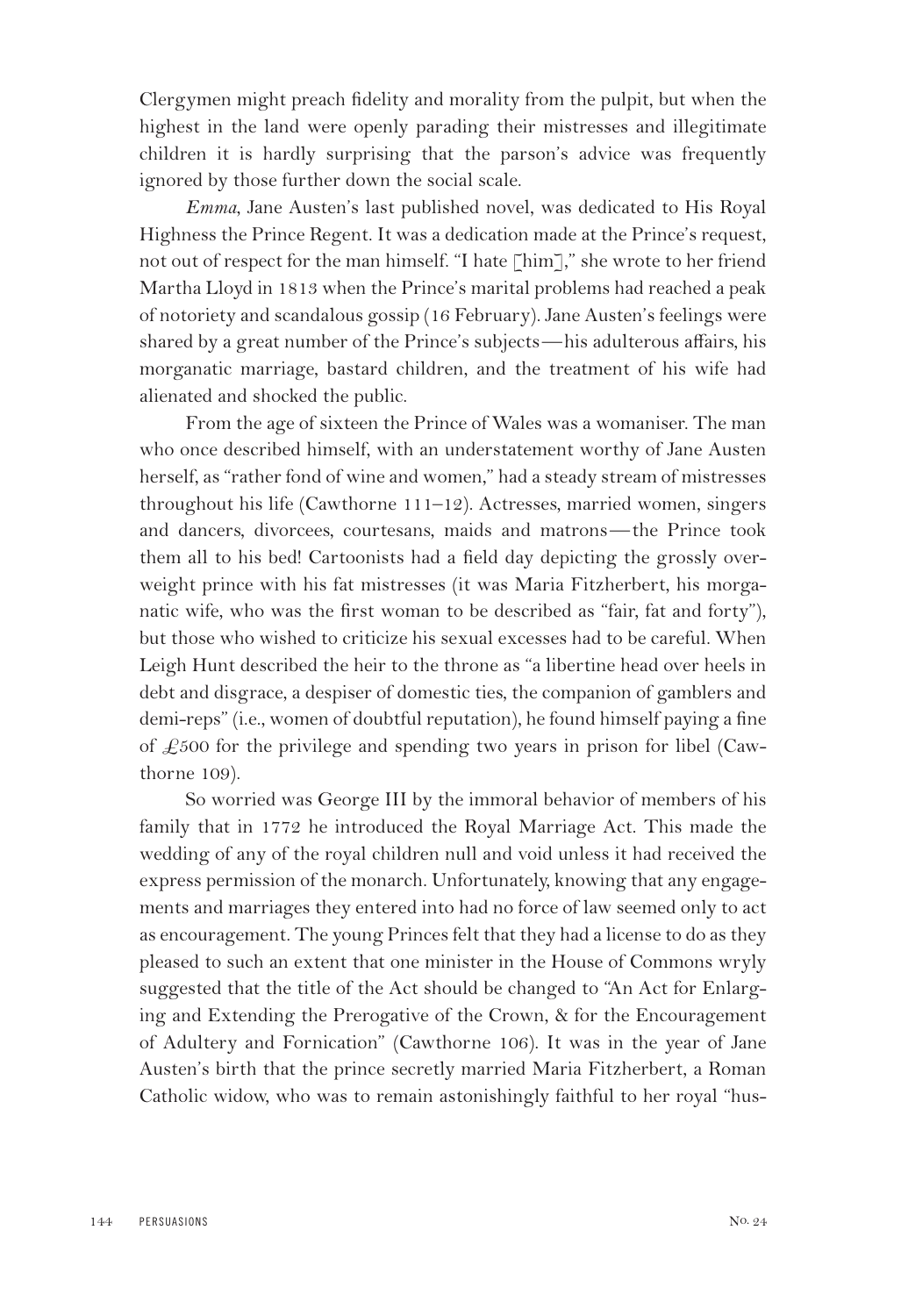band" in spite of the cruel way he sometimes treated her. Promising an Anglican clergyman a bishopric and  $\text{\pounds}500$  to clear his debts, which would get him out of debtor's prison, was, the prince felt, a small price to pay in order to marry the woman he loved. This was to be but one of the many costs of love which he would have to pay. All his life the prince found adultery to be an expensive business. He often had to placate irate husbands with hefty sums to prevent them from taking him to court, and he had many an illegitimate child to feed, clothe, and educate (Cawthorne 112).

Jane Austen remarked on the prince's marital affairs to her friend Martha Lloyd when she wrote to her in 1806. The prince had been forced by his father and the government to marry legally, and the woman chosen for him was Princess Caroline of Brunswick, a woman he disliked at first sight and whom he was soon to detest so much that he locked her out of Westminster Abbey on the day of his coronation. In 1806 Caroline was under investigation for suspected adultery and immoral conduct by order of the King. Known as "The Delicate Investigation," it uncovered every sordid detail of the Princess's sex life. In an attempt to defend herself, the Princess wrote a public letter outlining her side of the case. "I suppose all the World is sitting in Judgement upon the Princess of Wales's letter. Poor Woman, I shall support her as long as I can, because she *is* a Woman, and because I hate her Husband —but I can hardly forgive her for calling herself 'attached & affectionate' to a Man whom she must detest," was Jane Austen's comment on the affair (16 February 1813). Her sympathy for the Princess was shared by much of the population of England at the time. Caroline had enormous public support. She was eventually to be acquitted of the charge of adultery due to lack of hard evidence, but the Commissioners who wrote the report for the King commented that "other particulars of her conduct had given occasion to very unfavourable interpretations." During a second trial for adultery which took place in 1820, soon after Jane Austen's death, the Duke of Wellington, a supporter of the prince and not of his wife, found his carriage stopped by a mob in the street which demanded that he shout "God Save the Queen." The Duke replied, in a remark strongly reminiscent of Jane Austen's Mr. Bennet, "Well, gentlemen, since you will have it so, 'God Save the Queen'—and may all your wives be like her" (Cawthorne 116–17). The Duke was in no position to condemn, for he too was guilty of adultery. His mistress, Harriette Wilson, was one of the most famous courtesans of the day.

The prince's brothers followed his bad example. The Duke of Clarence had ten illegitimate children by his mistress, the well-known actress Mrs. Jor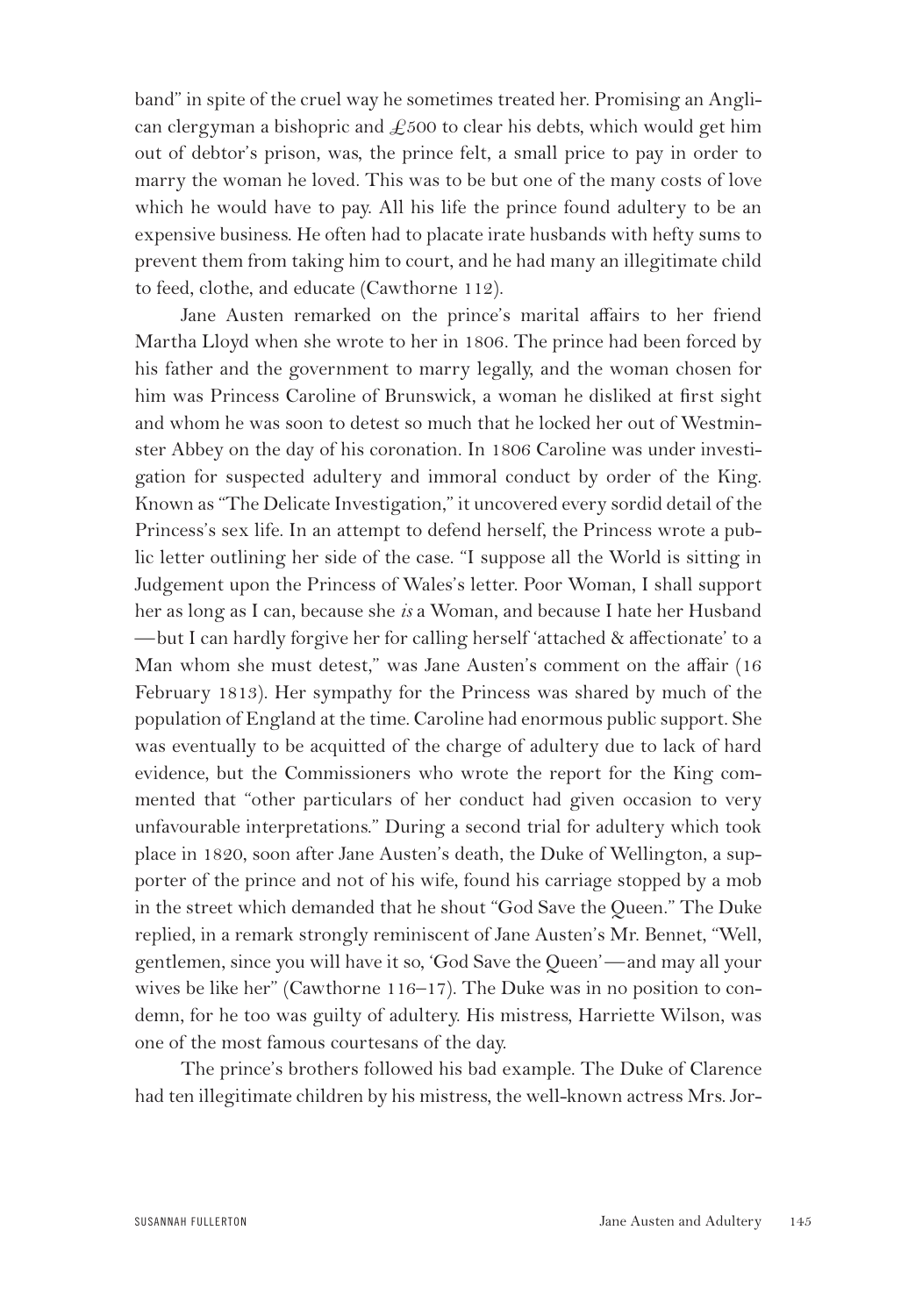dan. The Duke of York's affair with Mary-Anne Clarke created a huge scandal in 1809 when it was learned that she had been procuring from him the sale of army commissions in return for bribes. The Duke of Sussex, like his eldest brother, married without the consent of his father King George III. His choice was a Lady Augusta Murray, and he married her twice, but the King declared both marriages invalid (Cawthorne 116–17). The couple continued to live together and had two children, and although the Duke eventually left her, he was still very much in love when he travelled abroad for his health in 1801. His journey was to Lisbon and was made in the *Endymion* under the command of Sir Thomas Williams, husband of Jane Austen's cousin Jane (nee Cooper). Jane Austen's youngest brother Charles was a lieutenant serving on the *Endymion* under Sir Thomas. Charles wrote to Jane, who reported to Cassandra that he "spent three pleasant days in Lisbon.—They were very well satisfied with their Royal Passenger, whom they found fat, jolly & affable, who talks of Ly Augusta as his wife and seems much attached to her" (11 February 1801).

The Prince's uncles were no better behaved than his brothers. The Duke of Cumberland liked to indulge himself with beautiful actresses and was even rumoured to be guilty of incest, while the Duke of Gloucester used to flaunt his mistresses by driving them in a royal carriage around Hyde Park. His preference was for married ladies, a taste which proved to be an expensive one when Lord Grosvenor successfully won  $\pounds$ 10,000 in damages as a result of the Duke's adultery with Lady Grosvenor (Cawthorne 104).

In spite of her determination to "support [the Princess] as long as I can," Jane Austen was worried by a friendship the princess had formed which did not bode well for the state of her morals: "the intimacy said to subsist between her & Lady Oxford is bad.—I do not know what to do about it; but if I must give up the Princess, I am resolved at least always to think that she would have been respectable, if the Prince had behaved only tolerably by her at first" (16 February 1813). There was nothing "respectable" about Lady Oxford, and Jane Austen was obviously well aware of the scandal attached to her name. Lady Oxford, wife of Lord Harley, Earl of Oxford, led such a notoriously licentious lifestyle that the children she had borne to her numerous lovers were referred to by the town wits as the "Harleian Miscellany." Lord Byron was later to be one of her lovers (Grosskurth 170). *Ménages à trois* were far from uncommon amongst the aristocracy of Jane Austen's day. The Duke of Devonshire lived, in all senses of the word, with his wife Georgiana and with her best friend Lady Elizabeth Foster, and their numerous children were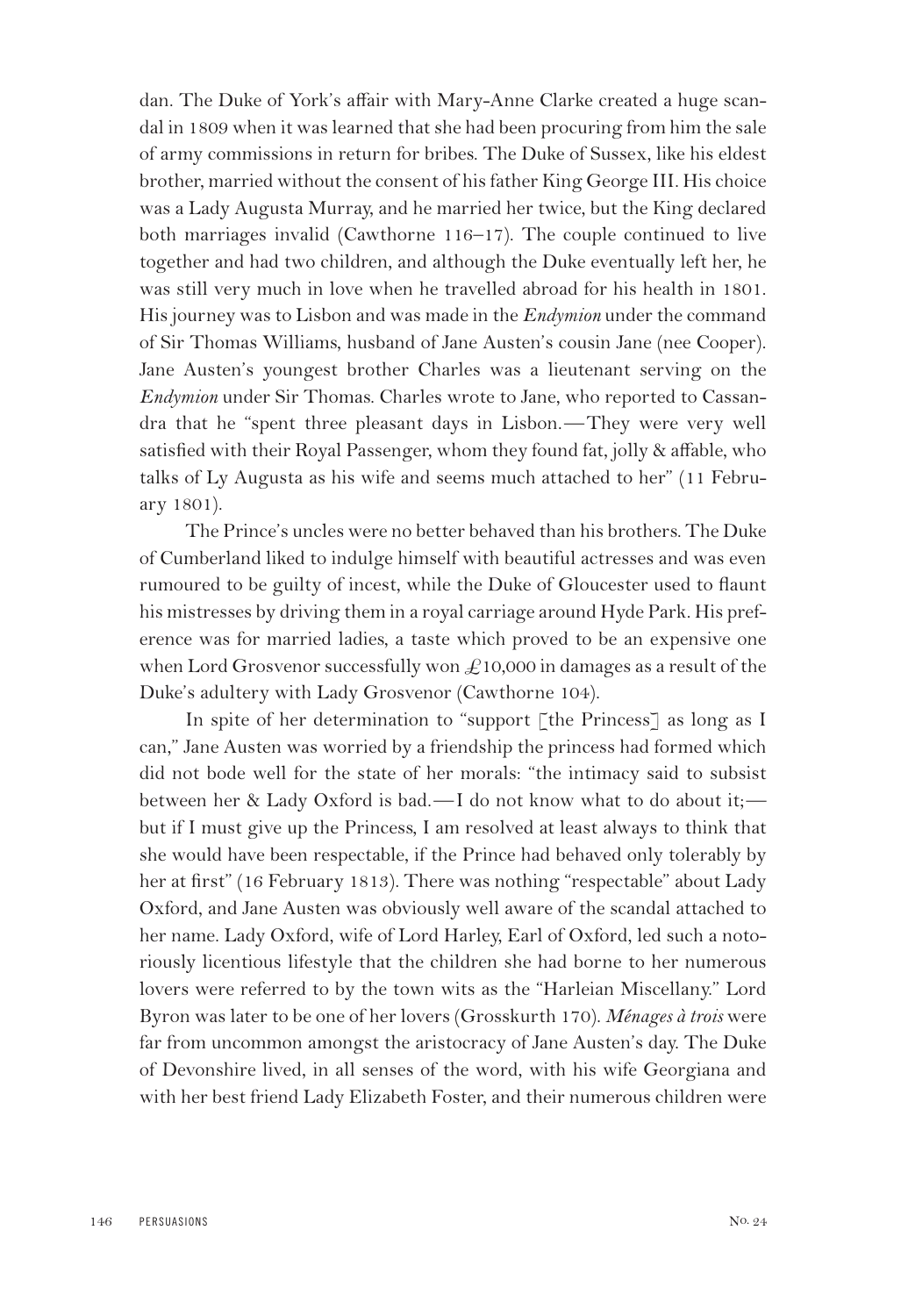all brought up together. The parentage of Lady Melbourne's six children was decidedly doubtful; Princess Lieven, one of the strict patronesses of Almack's, had lived openly as Metternich's mistress for years (Murray 6).

Lord Craven, an acquaintance of the Austen's family friends the Fowles and a remote connection of her friend Martha Lloyd, a man whom Eliza de Feuillide described as "very pleasing indeed," kept as mistress in 1801 fifteenyear-old Harriette Wilson, the same lady who was later to be enjoyed by the Duke of Wellington. Jane Austen commented on the relationship to Cassandra: "the little flaw of having a Mistress now living with him at Ashdown Park, seems to be the only unpleasing circumstance about him" (8–9 January 1801). Lord Craven was a notorious rake (Louisa Brunton was another of his well-known mistresses), but when Harriette published her memoirs in 1825, to the horror of the men who had indulged in affairs with her, she described him as a dull lover, more interested in drawing pictures of coconut trees and in mapping out his former West Indian campaigns than in making love to her (Murray 143; *Letters* [Notes] 512).

Lord Lucan's adultery was also remarked upon in Jane's letters to her sister. He had married in 1795 a Lady Elizabeth Belasyse, whom he had seduced away from her husband. They had six children, and the excitement of the days of seduction obviously wore off for they quarrelled frequently and he turned to other women. "Lord Lucan has taken a Mistress," Jane informed Cassandra in 1807, adding a sarcastic remark about such an event being "joyful" to both the nobleman and the lady (8–9 February 1807; *Letters* [Notes]  $551 - 52$ ).

At nearby Hurstbourne Park, residence of the Earl of Portsmouth, a very public adulterous relationship was turning the Earl into a cuckold. Jane Austen had known the Earl as a young boy when he had lived with her family at Steventon as one of George Austen's pupils. As a young woman she occasionally attended balls at Hurstbourne Park. Mrs. Austen had commented when he lived with them on the backwardness of the little boy, and as he grew up the Earl's mental condition worsened. In spite of his mental incapacity, however, he was married off in 1814 to Mary-Anne Hanson, daughter of the family lawyer. Locking up her mad husband and treating him with great cruelty (she had him whipped on a regular basis), Mary-Anne very soon brought her lover William-Rowland Alder into the house. Together they had three children. The Earl was formally declared insane only many years after Jane Austen's death. Mary-Anne was then able to marry her adulterous lover (*Letters* [Notes] 564–65).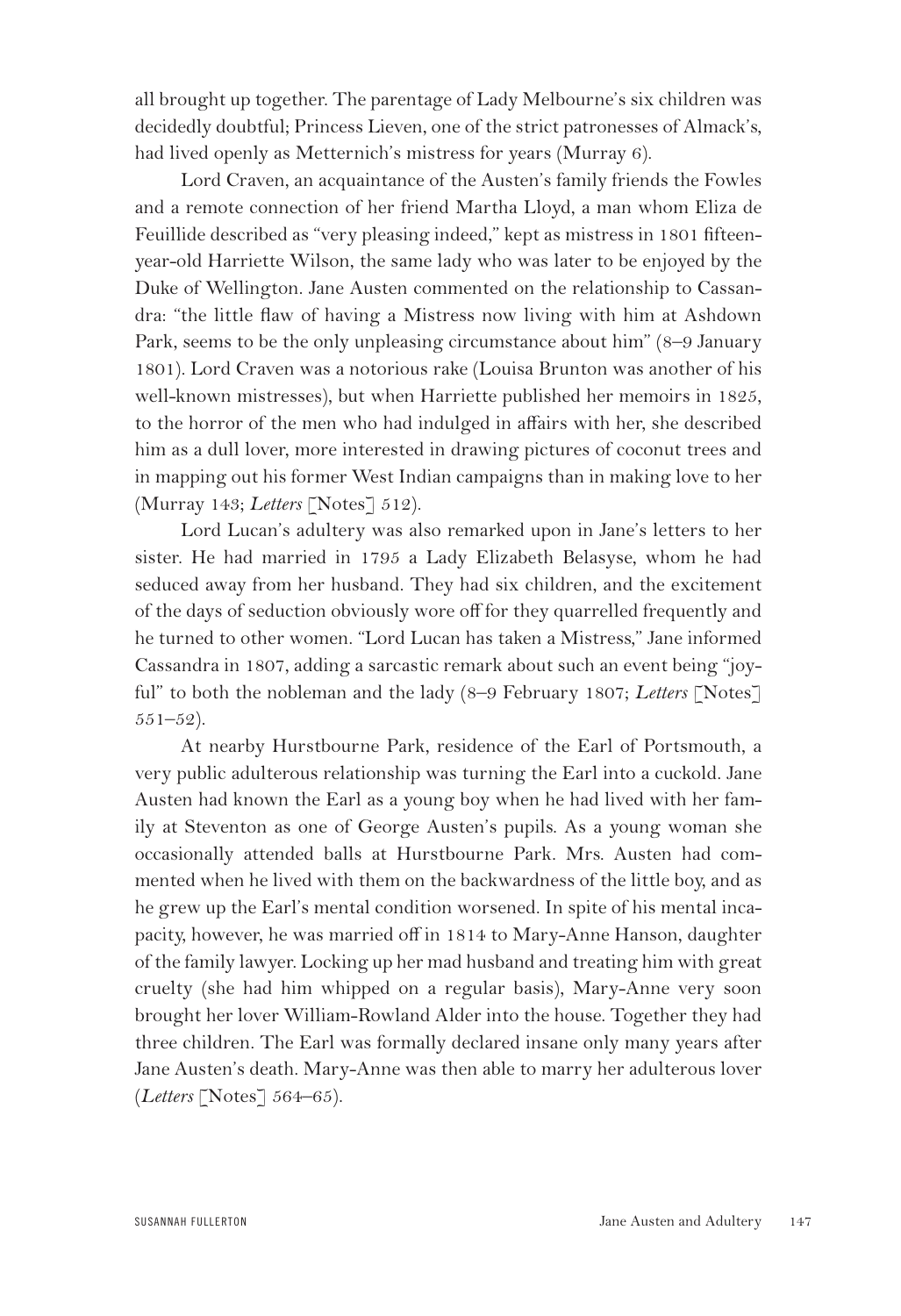As Jane Austen discovered, adultery was a popular pastime amongst the aristocracy. The "Adultress" she took such pleasure in spotting at a Bath ball in 1801 was a Miss Twistleton (her married name was Mrs. Ricketts), daughter of Lady Saye and Sele of Broughton Castle in Oxfordshire and another Austen family acquaintance. Mary-Cassandra Twistleton had eloped at the age of fifteen with Mr. Ricketts in 1790 and bore him three children. In 1797 she committed adultery with Charles-William Taylor, who was M.P. for Wells. After a divorce in 1799, she finally married a third man, a Mr. Head-Graves, but at the time Jane Austen saw her she was living at home in the inbetween state of neither maid nor wife, and with such a reputation that Jane Austen would certainly not have been the only by-stander at the ball to stare. Not impressed with what she saw, Jane described the "Adultress" to her sister: "I fixed upon the right one from the first.—A resemblance to Mrs. Leigh was my guide. She is not so pretty as I expected; her face has the same defect as her sister's [Mrs. Leigh], & her features not so handsome;—she was highly rouged, & looked rather quietly & contentedly silly than anything else" (12–13 May 1801; Tucker 152–54, 163–64).

The Twistletons were remote cousins of the Austens on Jane's mother's side of the family and this was not the first time their name had been linked to a scandalous affair. Miss Twistleton's older brother Thomas had eloped to Scotland while still a schoolboy. The romance started when young Thomas had acted in a family theatrical production called *Julia* opposite a beautiful young woman named Charlotte Wattell. The couple eloped and were married at Gretna Green, but eight years later Mrs. Twistleton took as her lover a Mr. John Stein, by whom she had a child. Wishing to return to the stage as a professional actress, she may well have used the affair as a pretext for divorce. This was eventually obtained, but only after two years of very public and unpleasant legal wrangling. Unlike Mr. Rushworth in *Mansfield Park*, Mr. Twistleton made no "second . . . more prosperous trial of the [married] state" (*MP* 464). He took Holy Orders and eventually became Bishop of Colombo, a post that took him away from the scandalous gossip which perpetually followed him in England. In 1813 Jane Austen, discussing the allotment of various Leigh family clerical livings, commented satirically to Cassandra: "All these & other Scrapings . . . are to accumulate no doubt to help Mr. Twistleton to secure admission again into England" (23–24 September 1813).

In 1808 Jane Austen was again discussing with her sister by letter an adulterous scandal. Lieutenant-Colonel Thomas Powlett, a Southampton acquaintance of the Austen family, took Viscount Sackville to court over an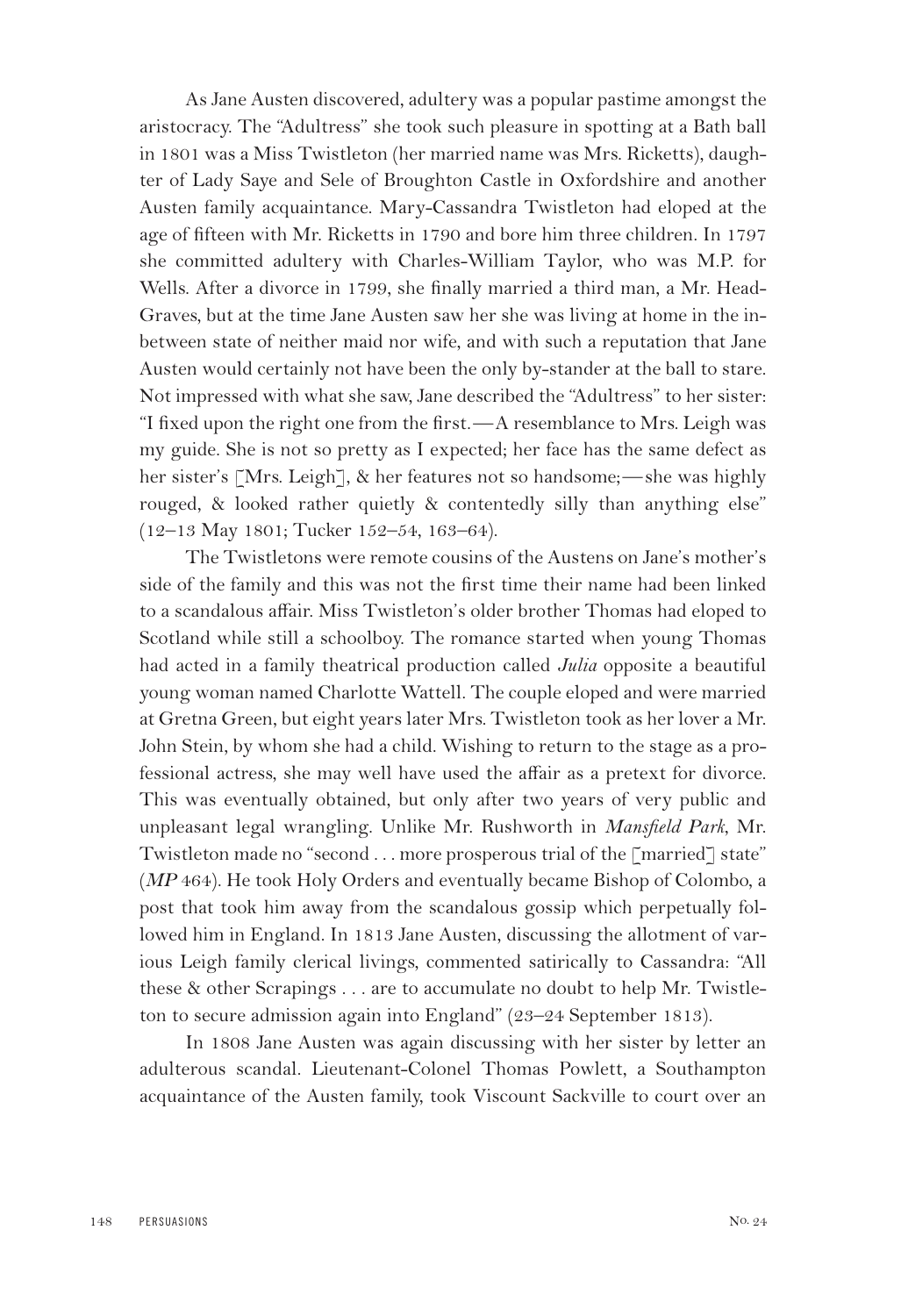adulterous relationship with his wife, Mary-Letitia Powlett. Jane Austen was sorry to hear the news. "This is a sad story about Mrs. Powlett. I should not have suspected her of such a thing.—She staid the Sacrament I remember, the last time that you & I did.—A hint of it, with Initials, was in yesterday's Courier; and Mr. Moore guessed it to be Ld Sackville, beleiving there was no other Viscount S. in the peerage, and so it proved" (20–22 June 1808). Mrs. Powlett had indeed run off with the Viscount, leaving her home to meet him at the White Hart Inn in Winchester where they were discovered by the landlady and one of the maids "in a compromising situation." The details of the discovery and the plans of the adulterous elopement were published in the *Hampshire Chronicle* on 1 August 1808, which commented, "No private subject has so much occupied the attention of the neighbourhood, as this affair." The trial, which took place in Southampton while Jane Austen was in residence there, occupied still more public attention. Colonel Powlett attempted to get  $£10,000$  in damages from Lord Sackville, but the jury placed the value of the lady's virtue somewhat lower at only  $\pounds 3000 (22)$ .

Usually Jane Austen was interested in the adulterous scandals of her acquaintances and enjoyed passing on gossip to her sister. With one family she knew, adultery occurred so often as to become "normal" family behavior, and Jane Austen started to find it all rather a bore. This was the Paget family. Sir Charles Paget was a naval officer who knew Charles Austen well and who recommended Charles's promotion to the command of the *Indian*. Probably Sir Charles spoke to Jane's brother about the sexual peccadilloes of his relations and the news was subsequently passed on to Jane. Perhaps she heard via the newspapers or local gossip. There was certainly enough scandal about the Pagets over the years to fill several gossip columns. The first Paget scandal was when Sir Charles' brother Henry, first Marquis of Anglesey, left his wife and eight children to elope adulterously in 1808 with Lady Charlotte Wellesley, sister-in-law to the Duke of Wellington. The ensuing scandal was enormous. Both Henry's and Charlotte's marriages were terminated by divorce, leaving the couple free to marry each other, but Paget was first forced by a court to pay £24,000 in damages to Henry Wellesley, Charlotte's husband, and fight a duel with Charlotte's brother, Captain Cadogan. Caroline, Henry Paget's divorced wife, then married her adulterous lover the Duke of Argyll. Another brother—Sir Arthur Paget—seduced the married Lady Boringdon in 1808 and married her after the divorce was finalized, just in time to legitimize the birth of their child. Lady Caroline Paget (Henry Paget's eldest daughter by his first marriage) had become engaged to the Earl of March.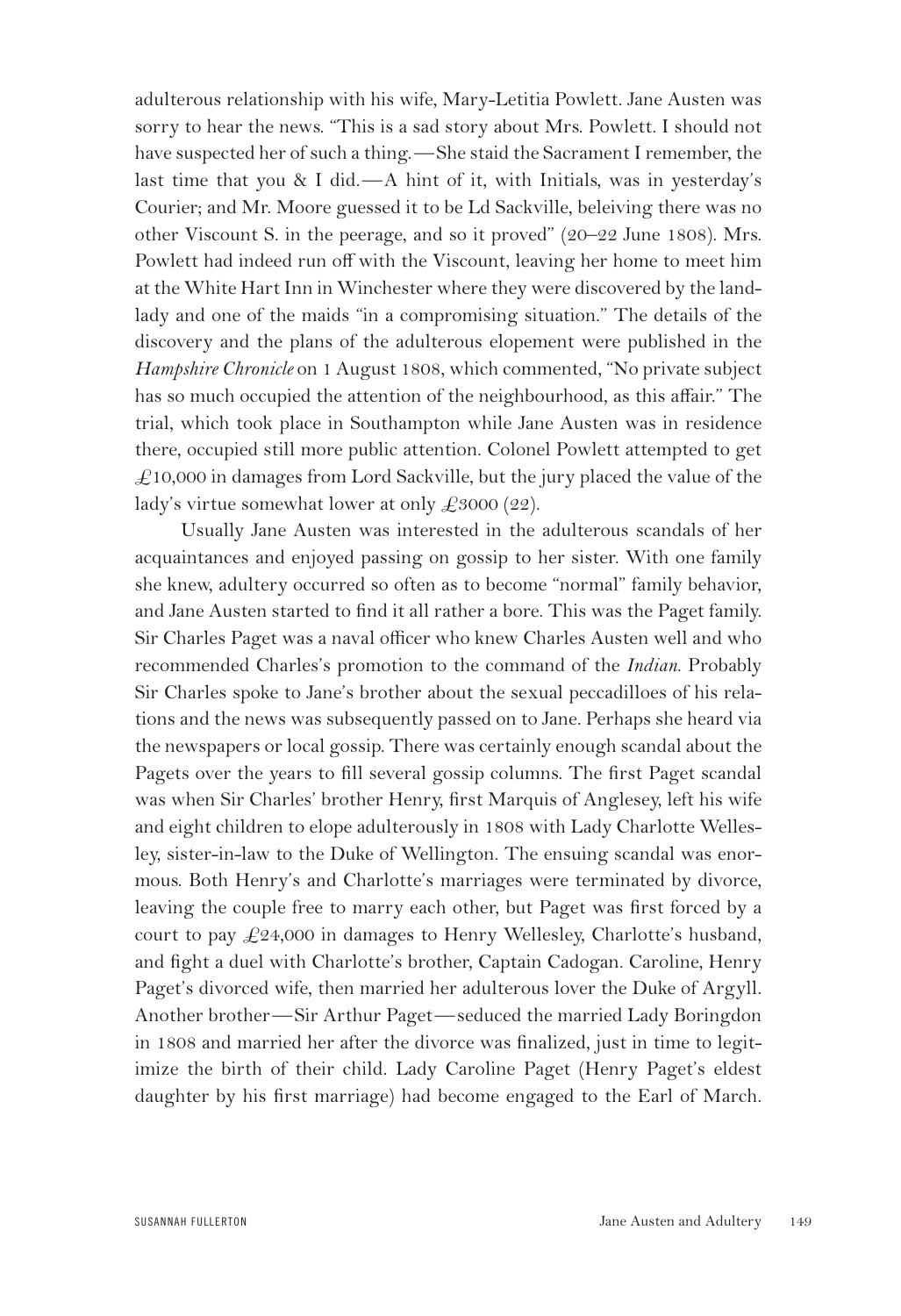Normally this event would have interested Jane Austen, but she could only see the likelihood that family history would repeat itself again. "What can be expected from a Paget, born & brought up in the centre of conjugal Infidelity & Divorces?" she asked Cassandra. "I will Not be interested about Lady Caroline. I abhor all the race of Pagets" (13 March 1817; Tucker 162, 171–73).

Some biographers have even suspected that Jane Austen's aunt Philadelphia Hancock had an adulterous affair with Warren Hastings while she was living in India and that her child Eliza was the result of the illicit relationship between them. Hastings, who was godfather to Eliza, gave her a present of 40,000 rupees (about  $\text{\textsterling}5,000$ ) and this added fuel to the fires of rumor. Certainly Philadelphia was said by local gossips to have behaved adulterously. "It is beyond a doubt that she abandoned herself to Mr. Hastings," Clive of India wrote to his wife a few years after Eliza's birth. However, there is no firm evidence to prove this and Mr. Hancock appears never to have suspected his daughter's paternity (Honan 43; *Letters* [Notes] 423).

Adultery was very much a part of Jane Austen's world. The royals, the neighbors, the connections of her family—many indulged in what was regarded as something of a national pastime. Actresses were notorious for their extra-marital affairs, and the plays they acted in frequently portrayed the delights, complications, and eventual punishments of adultery. When Jane Austen attended a performance of *Don Juan* in 1813, she was fascinated by the "compound of Cruelty & Lust" in the eponymous hero's character (15–16 September 1813). It is hardly surprising then that Jane Austen could even imagine adultery taking place in her home at Chawton. Preparations for Austen family's move to Bath were well in hand when she wrote jokingly to Cassandra about their future domestic arrangements: "We plan having a steady Cook, & a young giddy Housemaid, with a sedate, middle aged Man, who is to undertake the double office of Husband to the former & sweetheart to the latter" (3–5 January 1801).

Adultery also entered Jane's homes via the imaginations of other authors. Madame de Genlis's popular novel *Alphonsine* was read and discussed at Southampton in 1807. This tale of a lady's adultery with a page after she had left her husband because of non-consummation of the marriage offended Jane Austen: "We were disgusted in twenty pages, as, independent of a bad translation, it has indelicacies which disgrace a pen hitherto so pure" (7–8 January 1807).

Even without family friends and connections to keep her up-to-date with the latest gossip concerning adultery, Jane Austen would have had no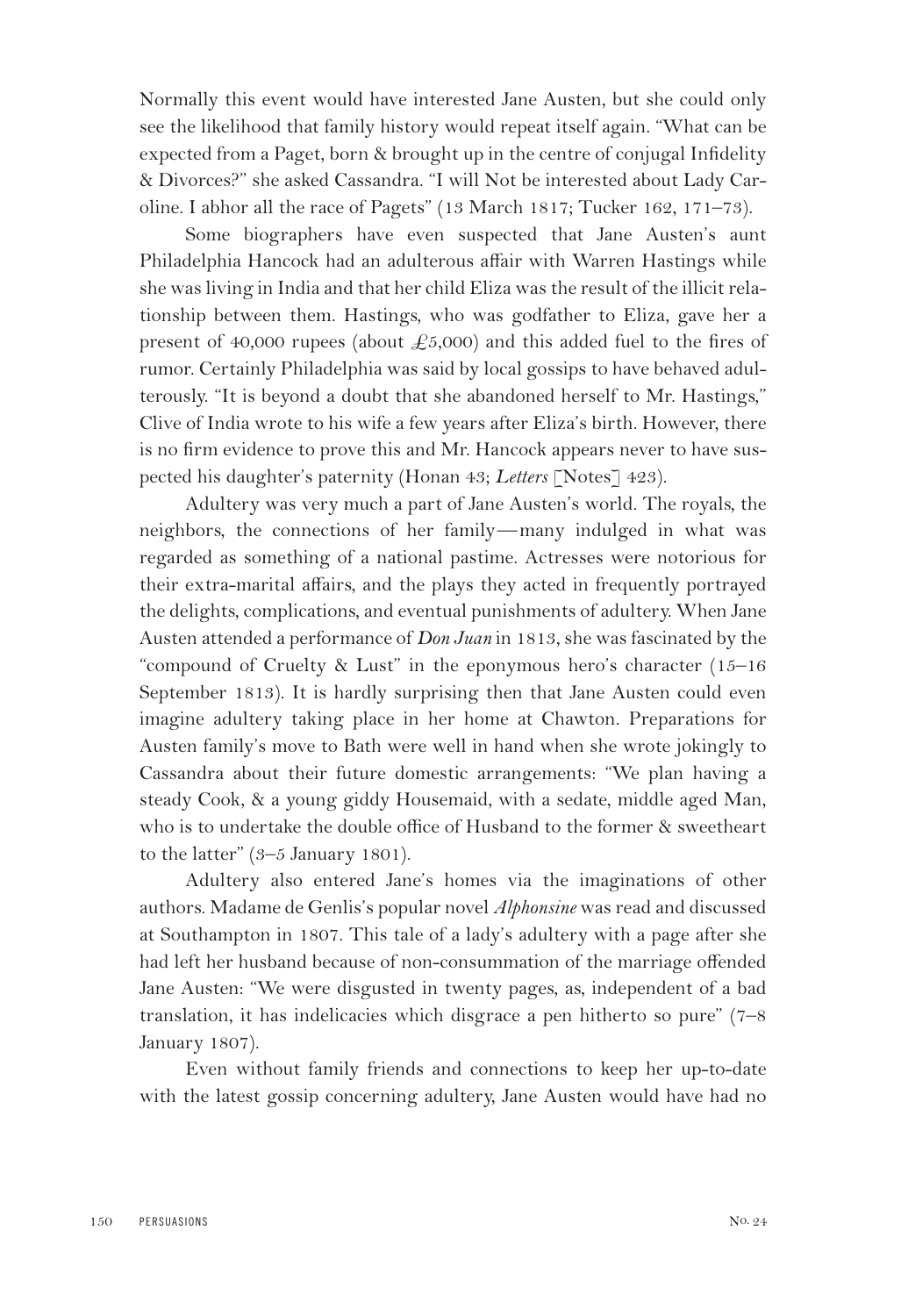difficulty in acquainting herself with the illicit affairs of the fashionable world. In *Mansfield Park* Mr. Price reads of Maria Rushworth's "matrimonial *fracas*" in his daily newspaper. The gossip columnists were as active in the nineteenth century as they are in the twentieth. Although initials were usually used in place of a full name, they were a poor screen to the identity of those involved. Jane and her friend Mr. Moore had no trouble working out that Lord S. was Viscount Sackville. Count von Hardenburg, the Hanoverian Ambassador to England, learned that his Countess was having an affair with the Prince of Wales from the pages of the *Morning Herald* (Cawthorne 110). There were even pamphlets published on the subject. For a small price one could purchase pamphlets such as *The Court of Adultery: A Vision*, which provided juicy details concerning the sex lives of the rich and famous. Details of adultery trials were published, too. Obviously such publications found a market. It is to be hoped that Jane Austen never spent her money or time on such tawdry pamphlets, but she must have been aware of their existence.

In *Mansfield Park* Mary Crawford refers to her brother's adulterous behavior as "'folly.'" Edmund Bertram gives it a far harsher name. To him, it is "a dreadful crime" and, even worse, it is a "sin of the first magnitude" (*MP* 441–57). The laws of England of the day took a materialistic view of the matter, seeing adultery as a question of property, ownership, and the breaking of a contract. Husbands such as Mr. Rushworth could take their wives' lovers to court and successfully sue them for damages in an action known as a "criminal conversation" suit, but more popularly referred to as a "crim. con." Technically the name referred to a conversation heard by a third party indicating evidence of adultery which could be used as grounds for divorce or, more explicitly, the "criminal" or adulterous "conversation" or intercourse which took place between couples who were not married to each other. As a wife's body was legally considered to be her husband's property, he therefore had a right to claim damages if her body were "used" by another man, and thereby lessened in value. If the wife ran off with her lover, the husband could also claim extra financial compensation for the loss of her services as his housekeeper. A "crim. con." was a civil suit, and in deciding damages the jury would consider the rank and fortune of the parties, the length both of the marriage and of the affair, where "the outrage" was committed (if the wife took her lover into the marital bed the damages to be paid would be higher), and whether or not the husband and lover had been friends beforehand. John Craven, uncle of Jane Austen's friends Martha and Mary, was cited in a "crim. con." case brought by Mr. John Potter Harris of Baughhurst, Hampshire, for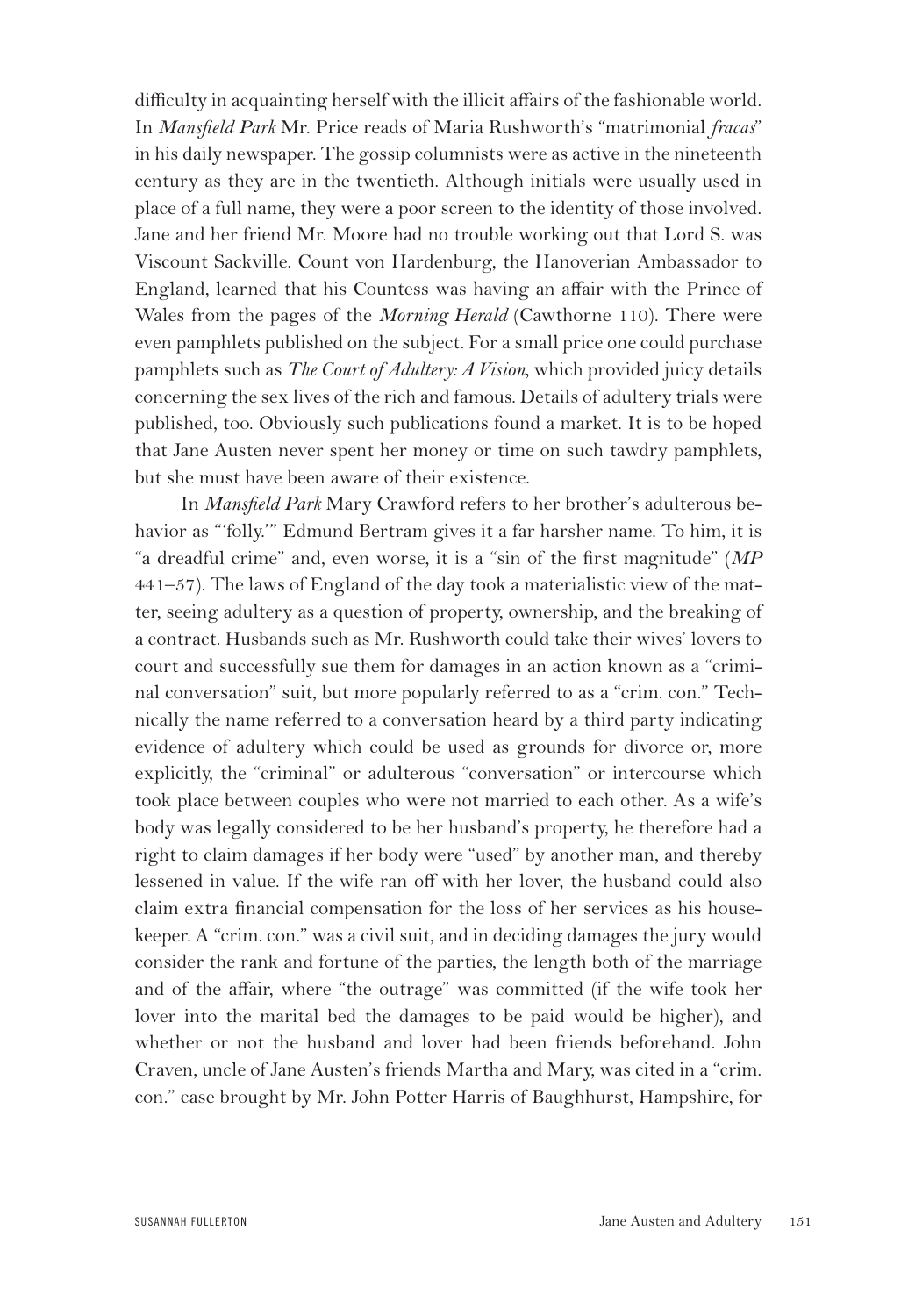adultery with Mrs. Harris (*Letters* [Notes] 513). Jane was only a baby when the trial took place in 1776, but she would have heard later from Martha and Mary of the details of the case and of the  $\text{\textsterling}3,000$  that John Craven had to pay in damages. The trial did not appear to cause lasting damage to Craven's reputation in the district as he later became a magistrate for Hampshire.

"Crim. con." suits were between men only. Mrs. Crawford, Henry's aunt, would have had neither resources nor legal standing to bring her husband's mistress into court. She just had to put up with the situation. Only if the Admiral brought his mistress into the home could she have gained divorce, but there were no "crim. cons." by which she could gain her revenge. Had Mrs. Willoughby found that her husband continued to seduce young girls in Bath after marriage, she too would have had to quietly endure it. The law favored only the cuckolded husband, not the wronged wife. There were obvious social reasons for this, and Dr. Johnson was clear upon the point: "All the property of the world depends on female chastity," he stated, while "confusion of progeny constitutes the essence of the crime of adultery" (Boswell 347). His advice to "wise married women" was that they should not "trouble themselves about infidelity in their husbands." The honor of a man, however, was a very different matter. To be cuckolded was a slur on his virility and his ability to control his own household. Mrs. Rushworth is demonstrating to the world, by her adultery, that Mr. Rushworth cannot keep her in order. More than that, the very honor of the country was felt to be at stake. Across the Channel in France sexual promiscuity, so felt the English, had resulted in a revolution. Jane Austen's "good Mrs. West" put the case clearly: "Should it be told to future ages, that the capricious dissolubility (if not the absolute nullity) of the nuptial tie and the annihilation of parental authority are among the blasphemies uttered by the *moral* instructors of these times . . . they would not ascribe the annihilation of thrones and altars to the arms of France, but to those principles which, by dissolving domestic confidence, and undermining private worth, paved the way for universal confusion" (275). Mrs. Percival, guardian of Catherine in Jane Austen's fragment *Catherine, or The Bower*, insists that "the welfare of every Nation depends upon the virtue of its individuals, and any one who offends in so gross a manner against decorum & propriety is certainly hastening its ruin" (*MW* 232–33). Catherine has merely gone to a dance with a young man!

At the end of *Mansfield Park* Mr. Rushworth obtains a divorce. Whether he also took Henry Crawford to court in a "crim. con." suit we do not know, but it is far more likely than not that he would do so. One can easily imagine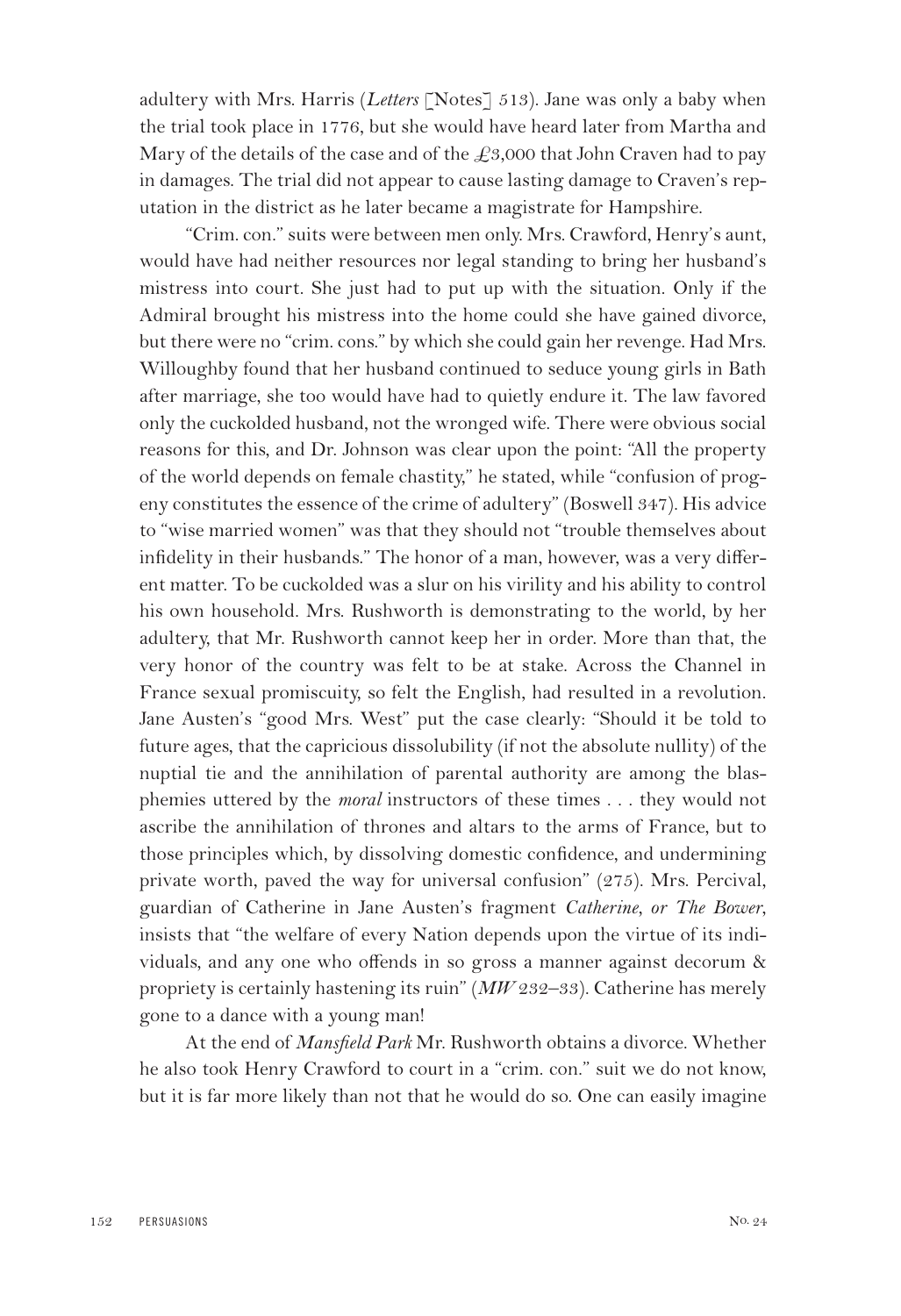his mother insisting he gain his revenge in this way. In court Henry Crawford would have found himself facing hefty damages because he is a rich man and because he has taken advantage of Mr. Rushworth's hospitality (he has been invited to dinner and a party at Mr. Rushworth's residences) to seduce his wife. Of course, Jane Austen makes it clear that Mrs. Rushworth did her fair share of seducing, too, but the court would have ignored that aspect of the scandal. In spite of the fact that Mrs. Rushworth's marriage was not of long standing, a jury is unlikely to have been sympathetic to Henry. He could well have found himself agreeing with a London magazine of the day which remarked "adultery is not one of the cheapest amusements that might be thought of" (Stone 317).

In 1788 Lord Kenyon, newly appointed Lord Chief Justice, began his reign of terror against adulterers at the King's Bench. So large were the damages awarded in these trials that they became an attraction in themselves. Husbands short of ready cash saw a "crim. con." as a good way of obtaining money and so deliberately set traps for straying wives. The number of actions brought to court rose rapidly. "As most of us bargain to be husbands, so some of us bargain to be cuckolds," wrote one well-satisfied man. It was even alleged that some aged husbands deliberately married beautiful young wives so as to catch them out and make money from the ensuing legal proceedings. "Crim. con." trials usually proceeded very quickly, and the payment for damages resulting from them, plus legal costs, were subsequently enforced like any other debt. It could be a highly effective way of increasing one's bank balance.

Mr. Price in *Mansfield Park* has his own suggestion as to how adulterous wives should be handled: "'I don't know what Sir Thomas may think of such matters; he may be too much of the courtier and fine gentleman to like his daughter the less. But by G- if she belonged to me, I'd give her the rope's end as long as I could stand over her. A little flogging for man and woman too, would be the best way of preventing such things'" (*MP* 439–40). A vision of the upright Sir Thomas Bertram standing over Maria with a whip and flogging her has to raise a smile, but whipping those caught in adultery was not uncommon. In the sixteenth, seventeenth, and eighteenth centuries in England such behavior was often punished by a public whipping or by a spell in the market place stocks. When Lord Petersham was caught in 1811 in bed with Lady Frances Webster, he had to endure the humiliation of being chased and horsewhipped by her irate husband in the open street (Murray 39). Mr. Price would have read of the incident in his newspaper with heartfelt approval!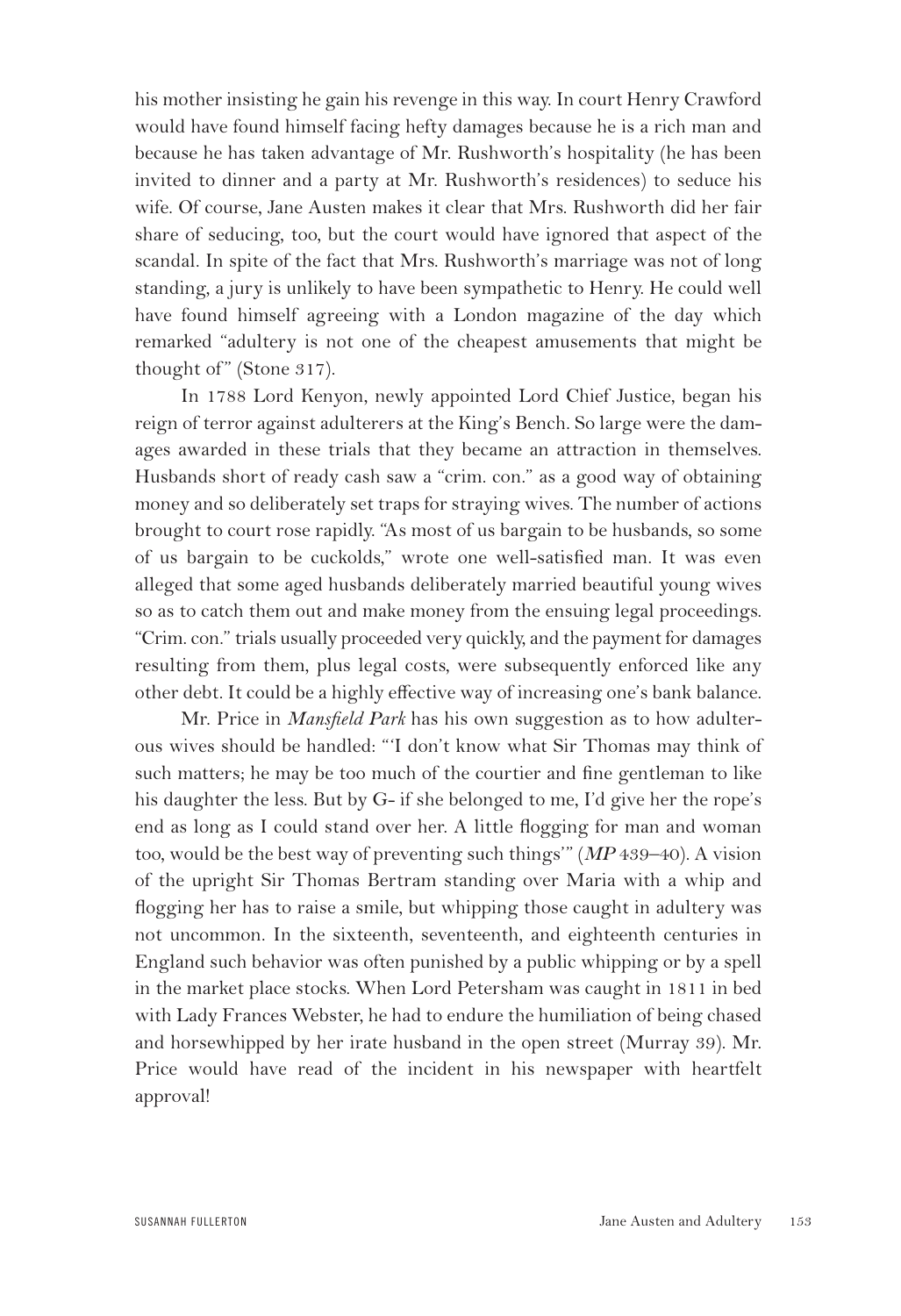"Crim. cons." in all their lurid detail, royal scandals and illegal marriages, adulterous elopements and illegitimate children made up a veritable feast of material for popular novelists of the day. Jane Austen's niece Anna was only following popular literary tradition when she depicted her villain plunging into "a vortex of Dissipation" (28 September 1814). Jane Austen, however, uses adultery rather differently in her own writing. In the juvenilia, those sexy, jokey, violent stories of her youth, adultery abounds. The characters involved, however, appear hardly to feel the chains of decorum. Selfgratification is everything, and they elope, marry illegally, forget their children, and run off with other men's wives with no shame whatsoever over their criminal behavior.

Jane Austen at twelve or thirteen years of age already saw the absurdity in the laws of compensation for cases of adultery. Courts treated women as chattels, pieces of property transferred from a father to a husband. If the property was damaged or stolen, then an appropriate fee must be paid by the man who had done the damage. The original owner of that property should then regard himself as duly compensated and feel satisfied. To the young Jane Austen this was ridiculous. Marriage ought not, she felt, to be treated as a business (although some of the characters in her mature novels, notably Charlotte Lucas, were to enter marriage purely for business reasons), and no amount of money should satisfy a husband whose wife has left him for another man. Austen satirizes such arrangements brilliantly in her juvenilia. Sir William Mountague, a man of even shorter memory than Louisa Lesley, has fallen violently in love. In order to marry Miss Arundel, he must first shoot Mr. Stanhope, the man she prefers. After this murder takes place, the wedding date is set, but two days before it, Emma Stanhope, the sister of his unfortunate victim, demands "some recompence, some atonement for the cruel Murder of her Brother" (*MW* 42). "Sir William bade her name her price. She fixed on fourteen shillings." Sir William pays the money and adds an extra bonus: He "offered her himself & Fortune," completely forgetting his original love for Miss Arundel, and marries Emma the next day. Marriage is reduced here to a payment in compensation for a murder; human life and love are reduced to the value of fourteen shillings. The story goes on to show that the "love" involved is not even worth that. "For a fortnight," we are told, Sir William is "compleatley happy" with his bride, but then "chancing one day to see a charming young Woman entering a chariot in Brook Street, he became again most violently in love." He finds out her name and at the end of the unfinished story is desperately making plans to see this Miss Percival again, without a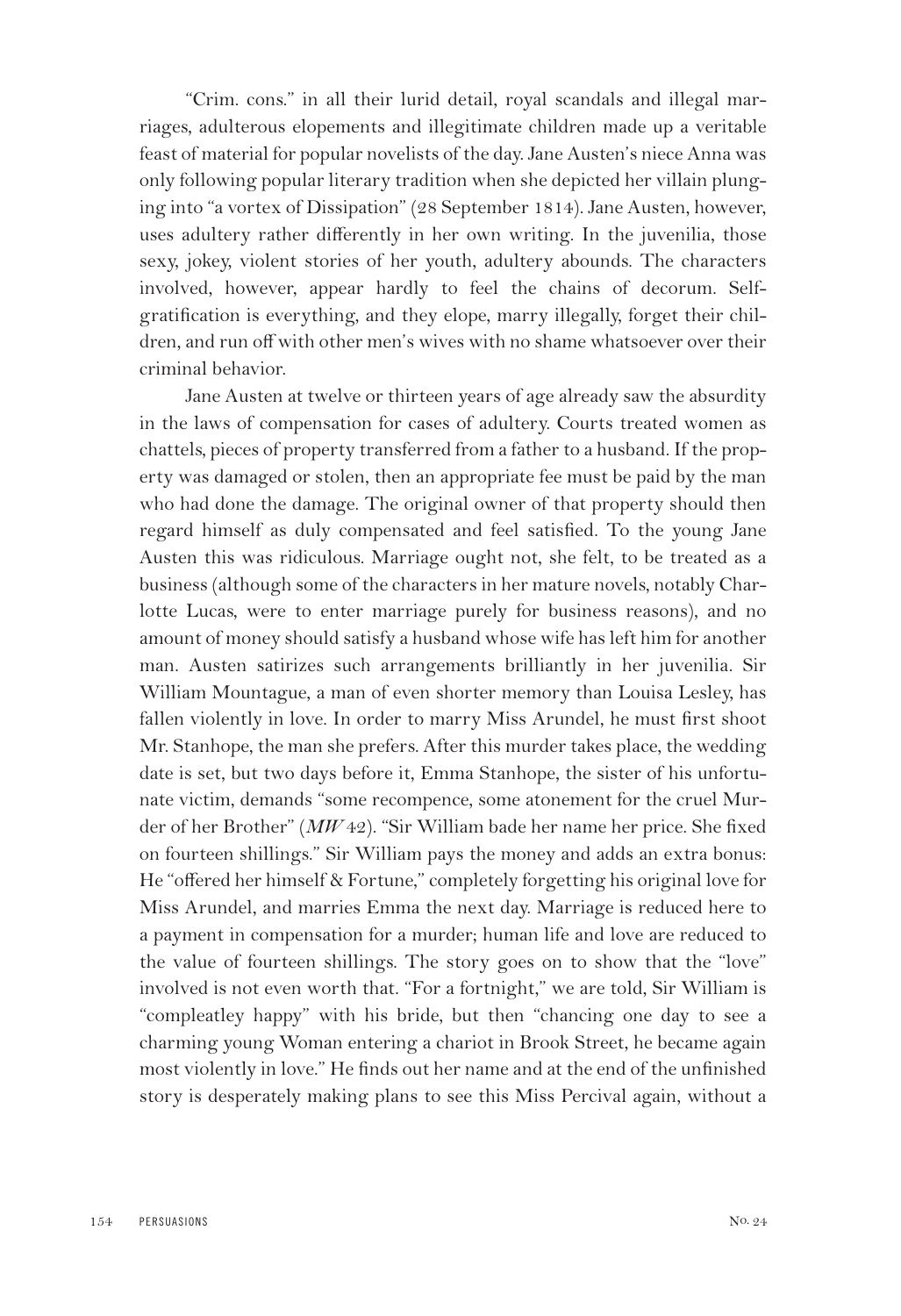thought for the wife he has left at home. Marital ties are formed, broken, and forgotten with astonishing rapidity as the youthful writer satirizes her society's attitudes to adultery, marriage, and engagements in her juvenilia.

Adultery is not as openly admitted to in the last of Jane Austen's early writings, *Lady Susan*. Mrs. Manwaring appears to feel no doubt about the guilty nature of her husband's liaison with the eponymous heroine. The reader hears of letters which Mr. Manwaring is so imprudent as to write to Lady Susan after she leaves his home. Lady Susan, however, is not a sensual woman—power, not sex, is what she has in mind. However, her behavior has been of such an adulterous appearance that "Mrs. Manwaring [is] insupportably jealous" and "the females of the family are united against [her]"(*MW*  $244 - 45$ ).

When illness has opened Tom Bertram's eyes to the error of his ways and made him "the better for ever," his greatest self-reproach arises from the "unjustifiable theatre" and all its "dangerous intimacy" which he was responsible for introducing into Mansfield (*MP* 462). It is at Sotherton that Maria first breaks bounds with Henry Crawford, taking "circuitous" routes and an "unreasonable direction" with him, but only during the rehearsals of *Lovers' Vows* does she have repeated opportunities to indulge in intimate scenes with the man she loves and to do it in such a way that the man she is engaged to has no very great cause for complaint (*MP* 100).

It is well known that Jane Austen as a young girl enjoyed amateur theatricals in the barn at Steventon. From December 1782 (when Jane was seven) until Christmas of 1788 the Austen children and their relatives joined together to act such plays as *Matilda*, a play in which the heroine's virtue is under siege from a villain named Morcer; *The Sultan, or a Peep into the Seraglio*; and *High Life Below Stairs*. The decidedly risqué farce *Bon Ton* was performed by the young Austens in 1788 at the instigation of cousin Eliza de Feuillide. Its portrayal of a couple each on the brink of adultery obviously appealed to the sophisticated "Parisienne." At the age of thirteen Jane Austen watched fascinated while, in rehearsals for *The Wonder! A Woman Keeps a Secret* by Susannah Centlivre, a play which depicts the adulterous behavior of a Portuguese nobleman's wife, her cousin Eliza, a married woman at the time, flirted with both James and Henry Austen and apparently caused some heartache in the young gentlemen.

By 1814, the year in which *Mansfield Park* was published, the increasingly strong evangelical movement had emphasized the link between immorality and the rage for private theatrical entertainment. In his *Enquiry into*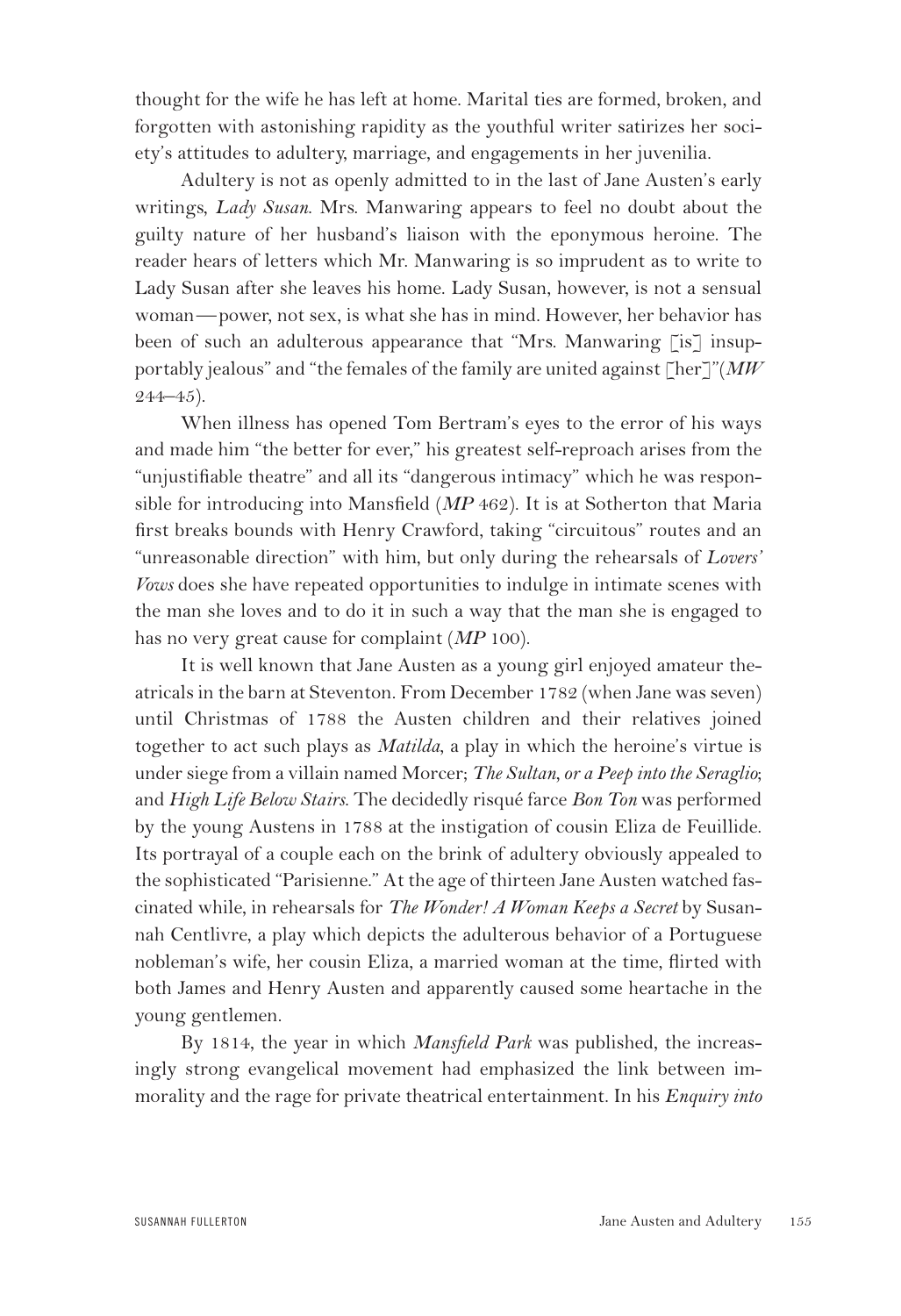*the Duties of the Female Sex*, a book Jane Austen read with approval in 1805, Thomas Gisborne criticized acting as being "almost certain to prove injurious to the female sex." He felt it would encourage vanity and destroy diffidence "by the unrestrained familiarity with the other sex, which inevitably results from being joined with them in the drama" (Butler 231–32). Public scandals, such as the elopement of young Twistleton during family theatricals, added force to such arguments. Why then, many critics have asked, does Jane Austen depict the acting episode in *Mansfield Park* as such a very decisive step in Maria's road to ruin?

A large part of the problem comes from the choice of a play. *Lovers' Vows* had a dubious reputation. Its original title *Das Kind der Liebe* (*The Love Child* ) indicates its subject: a wealthy Baron has seduced a young girl and left her pregnant. The child of that relationship returns many years later to confront his father with his tarnished existence; finally, father and mother are united and all is forgiven. A second plot depicts a forward young lady who virtually proposes to the man she loves and ignores all the conventions dictating proper conduct for one of her position in society. *Lovers' Vows* portrays a premarital sexual liaison as a laudable expression of natural love. Its heroes and heroines are not innocent young lovers; rather, they are seducers and fallen women. They are assertive and promiscuous, and they attract little moral opprobrium as a result of their behavior. Kotzebue, the original author of the play in its German version, was an apostle of sexual liberty who was eventually assassinated as a result of his moral and political convictions.

The play is finally chosen for production at Mansfield Park because it satisfies the illicit desires of so many of the actors. Henry, Maria, and Julia show no interest in playing innocent young lovers. Instead, they are attracted by the illicit aspects of love: the women wish to take on roles that give them the opportunity to embrace Henry Crawford; they all want to experiment with lives untrammelled by the restrictions and virtue of their own decorous environment. In other words, not being satisfied with their own roles in life, they wish to become other people and, in so doing, to satisfy certain desires which in their ordinary lives would remain unfulfilled. Once having sampled free, unrestrained liaisons, they cannot return to the bland roles of their previous restrained lives.

Once rehearsals begin this role-playing becomes more obvious to sharpeyed spectators like Fanny Price. Fanny's first action, on hearing which play has been chosen, is to take it to the East Room and read it like a novel. She is horrified by what she reads, finding it "totally improper for home representa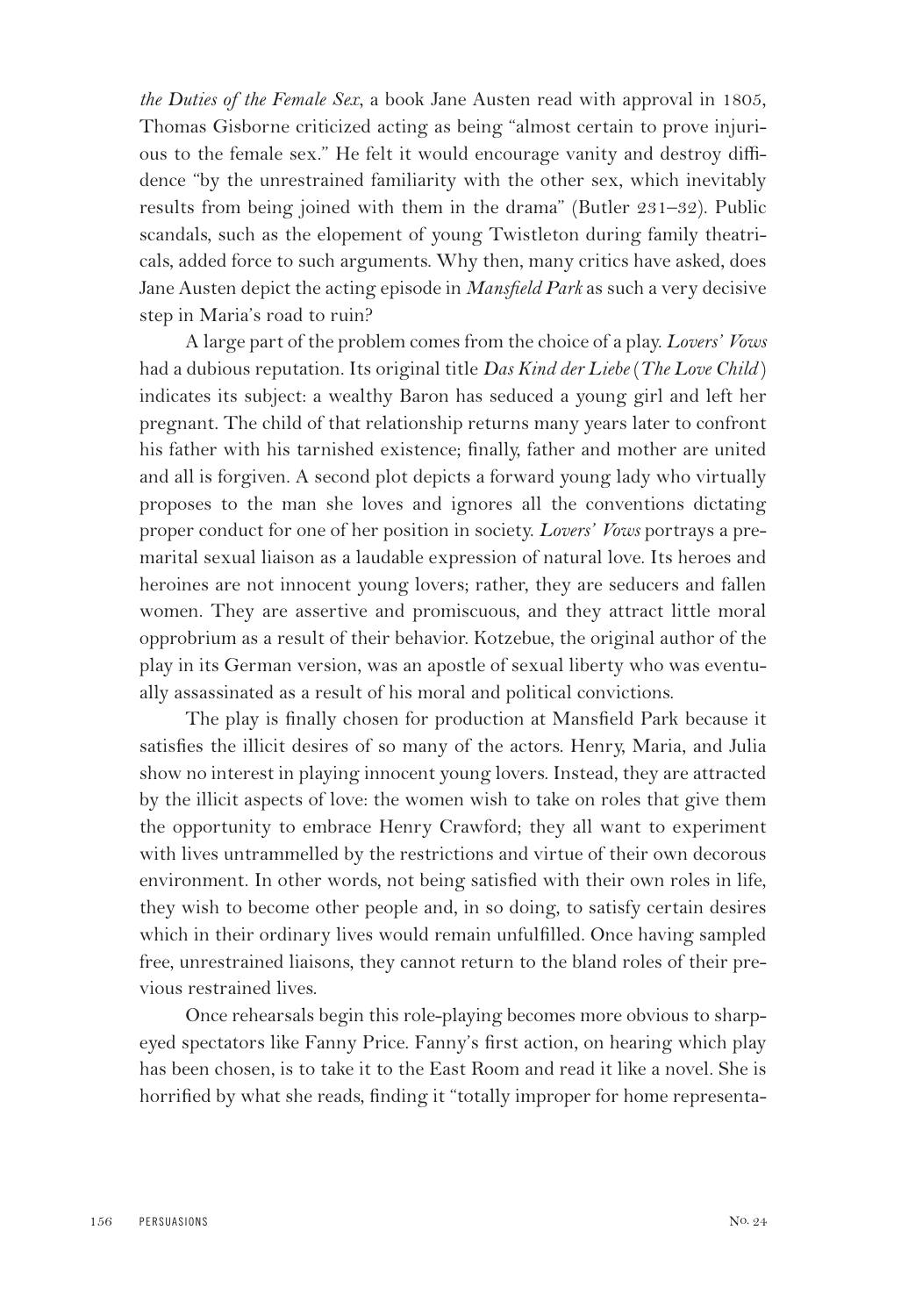tion . . . so unfit to be expressed by any woman of modesty" (*MP* 137). But the text is worse than a novel. It demands not a passive reader's response, but an active and dramatic response from all those involved. By forcing the actors to perform in a highly charged emotional situation on stage (and *Lovers' Vows* moves rapidly from one highly charged scene to the next), the play precipitates actual, rather than theatrical, emotional situations off stage. Henry and Maria are good actors. They enter fully into their roles and rehearse indefatigably. As a result, Maria falls very genuinely in love with Henry Crawford as she acts out maternal love for him on stage. Henry Crawford, who is in lust, not in love, finds himself trapped by his impersonation of passion. Later, when his feelings for Fanny make him want to cut Maria from his life, he is unable to do so. By the end of the novel they have literally become the roles they assumed. Henry is a man forever tainted by sexual misconduct; Maria is a fallen woman.

It was for good reason that the sixteenth-century Puritans banned the playhouses. What men and women are not, they should not play at being, they insisted. Dramatic impersonation involves taking on new modes of thought appropriate to the role being played, as *Mansfield Park* shows only too clearly. The Puritans also made adultery punishable by death.

Adultery saves Fanny Price. It takes her a little while, however, to learn to view Maria's adulterous behavior as an ultimate blessing to herself. She reads the news in her father's newspaper:

"it was with infinite concern the newspaper had to announce to the world, a matrimonial *fracas* in the family of Mr. R. of Wimpole Street; the beautiful Mrs. R. whose name had not long been enrolled in the lists of hymen, and who had promised to become so brilliant a leader in the fashionable world, having quitted her husband's roof in company with the well known and captivating Mr. C. the intimate friend and associate of Mr. R. and it was not known, even to the editor of the newspaper, whither they were gone." (*MP* 440)

At first Fanny attempts to deny it—"'It is a mistake . . . it must be a mistake'"—but she protests "from the instinctive wish of delaying shame. . . . It had been the shock of conviction as she read. The truth rushed on her" (*MP* 440). Her reaction to the news is moral: "her heart revolted from it as impossible"; "it was too horrible a confusion of guilt, too gross a complication of evil, for human nature, not in a state of utter barbarism, to be capable of !" (441).

*Mansfield Park* presents a fascinating range of reactions to adultery. Like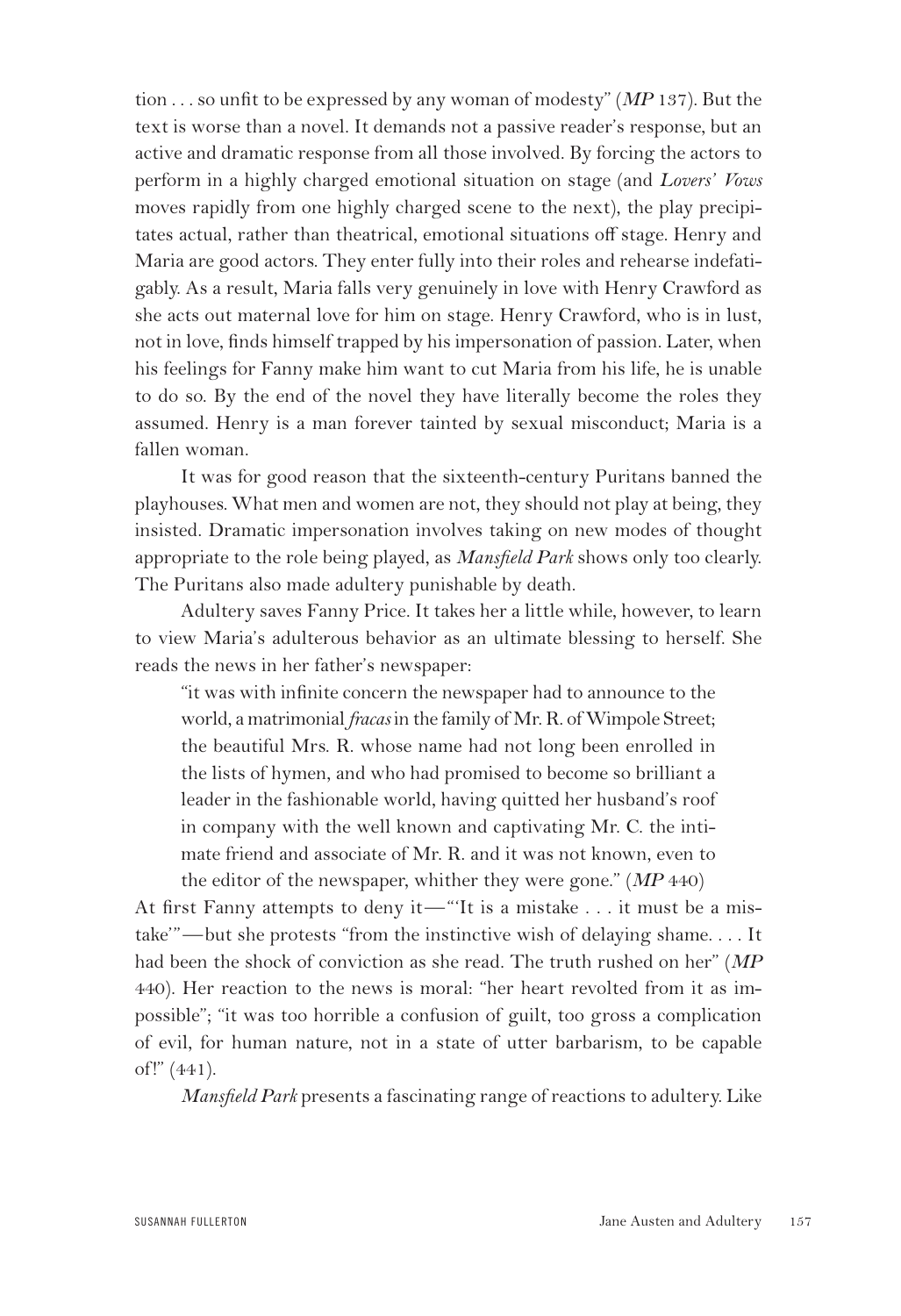Fanny, Edmund reacts physically to the shock: "He looked very ill; evidently suffering under violent emotions, which he was determined to suppress" (445). When he goes to see Mary Crawford and say goodbye, the enormity of his sister's crime is driven home by the religious tone of his language as the visit is later described to Fanny. "Sacrificing," "the merciful appointment of Providence," "a dash of evil," "a perversion of mind," "faults of principle," and "a corrupted vitiated mind"—these are the words Edmund Bertram uses. To him, Maria's adulterous elopement is "a dreadful crime," a "sin," a disgrace never to be wiped out (445–60).

Edmund's reaction to adultery is a far cry from the careless unconcern displayed by the men and women of Jane Austen's juvenilia, but Mary Crawford's response would not be out of place in those early writings. It is certainly not the response Edmund hopes for from her. "'Let us talk over this sad business,'" she invites him. "'What can equal the folly of our two relations?'" (454). Mary displays "no reluctance, no horror, no feminine . . . no modest loathings" (455). In Mary's eyes the crime is getting caught in adultery, not the act of adultery itself. "It was the detection, not the offence which she reprobated." Mary merely regrets "the folly" of Henry and Maria in allowing the relationship to become more than "a regular standing flirtation, in yearly meetings at Sotherton and Everingham," and she cannot understand how her brother and friend got in so deep as to allow even a servant to hold them in her power (456). (Servants were the bane of adulterers—Mrs. Rushworth senior's servant, we are told, "had exposure in her power" and "was not to be silenced." Obviously, she had seen and heard plenty!) After all this, Edmund's eyes are opened to Mary's true character and he sees the "faults of principle . . . of blunted delicacy" and the corrupted mind beneath the charming exterior; he sees a mind whose true nature the more perceptive Fanny had discovered some time before. Mary finally finishes herself off in Edmund's eyes with the "saucy, playful smile" which is so totally out of place at such a moment (459).

Every character in *Mansfield Park* responds characteristically to the news of the adultery. Mr. Price, crude and violent, suggests physical punishment, but cares "too little about the report" to contradict Fanny's denial of its truth. "'It might be all a lie,' he acknowledged; 'but so many fine ladies were going to the devil now-a-days that way, that there was no answering for anybody'" (440). Mrs. Price's reaction is typically plaintive. "'Indeed, I hope it is not true,'" she says; "'it would be so very shocking.'" But the shredding of her niece's reputation immediately leads her mind to the shredded patch on the carpet in front of her: "'If I have spoke once to Rebecca about that carpet, I am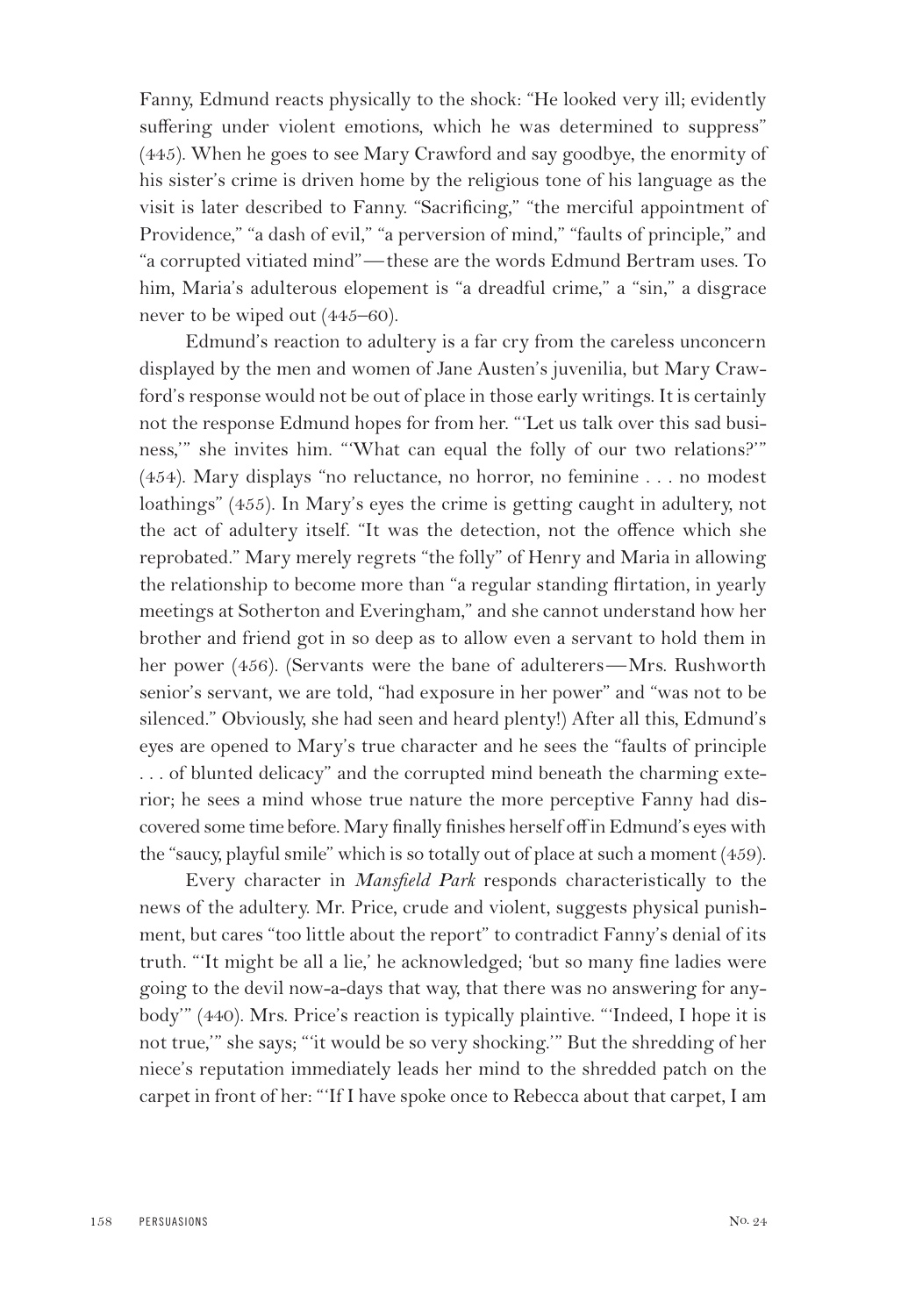sure I have spoke at least a dozen times,'" she continues. It is easy to judge which torn item—reputation or carpet—worries her the most.

His daughter's adultery forces Sir Thomas Bertram to re-think the upbringing of his children and makes him "conscious of errors in his own conduct as a parent" (461). The event also causes him to welcome Fanny as a daughter with "joyful consent." Lady Bertram sheds a few correct tears over her daughter's crime, but she misses no sleep over the matter. She seems to lose one daughter from her family and gain another with about as much understanding and concern as she gained and lost cards playing *Speculation* (461, 303).

Of all the reactions, one of the most interesting is that of Mrs. Norris. She is, we are told, "the greatest sufferer. Maria was her first favourite, the dearest of all; the match had been her own contriving, as she had been wont with such pride of heart to feel and say, and this conclusion of it almost overpowered her. She was an altered creature, quieted, stupified, indifferent to everything that passed" (448). Mrs. Norris is the only character in the novel to show charity to the disgraced woman. So deeply does she feel for Maria that she gives up her own home, the possibility of future petty thievings at Mansfield Park, and all the claims and importance her position there had given her, to go and live in total seclusion with a niece who barely likes her. Mrs. Norris is like a deflated balloon. Limply, she hovers near her niece, accepting that the loss of the prestige of Mrs. Rushworth has somehow comprehended the loss of the importance of Mrs. Norris. Together they are excommunicated from Mansfield Park.

When Julia follows Henry and Maria around the locked gate at Sotherton, her action foreshadows her own elopement as she follows her sister down the path of sexual misconduct. She elopes to Scotland with Mr. Yates only after hearing of Maria's adulterous elopement and without previously entertaining any serious thoughts of marriage. "That Julia escaped better than Maria was owing, in some measure, to a favourable difference of disposition and circumstance, but in a greater to her having been less the darling of that very aunt, less flattered, and less spoilt" (466). It is also important that Julia did not act in *Lovers' Vows*—she did not play a role, and has therefore remained herself. When the attraction of Mr. Crawford again becomes a danger in London, "she had had the merit of withdrawing herself from it, and of chusing that time to pay a visit to her other friends, in order to secure herself from being again too much attracted." She elopes because she dreads her father's "severity and restraint," elements of life at Mansfield Park that she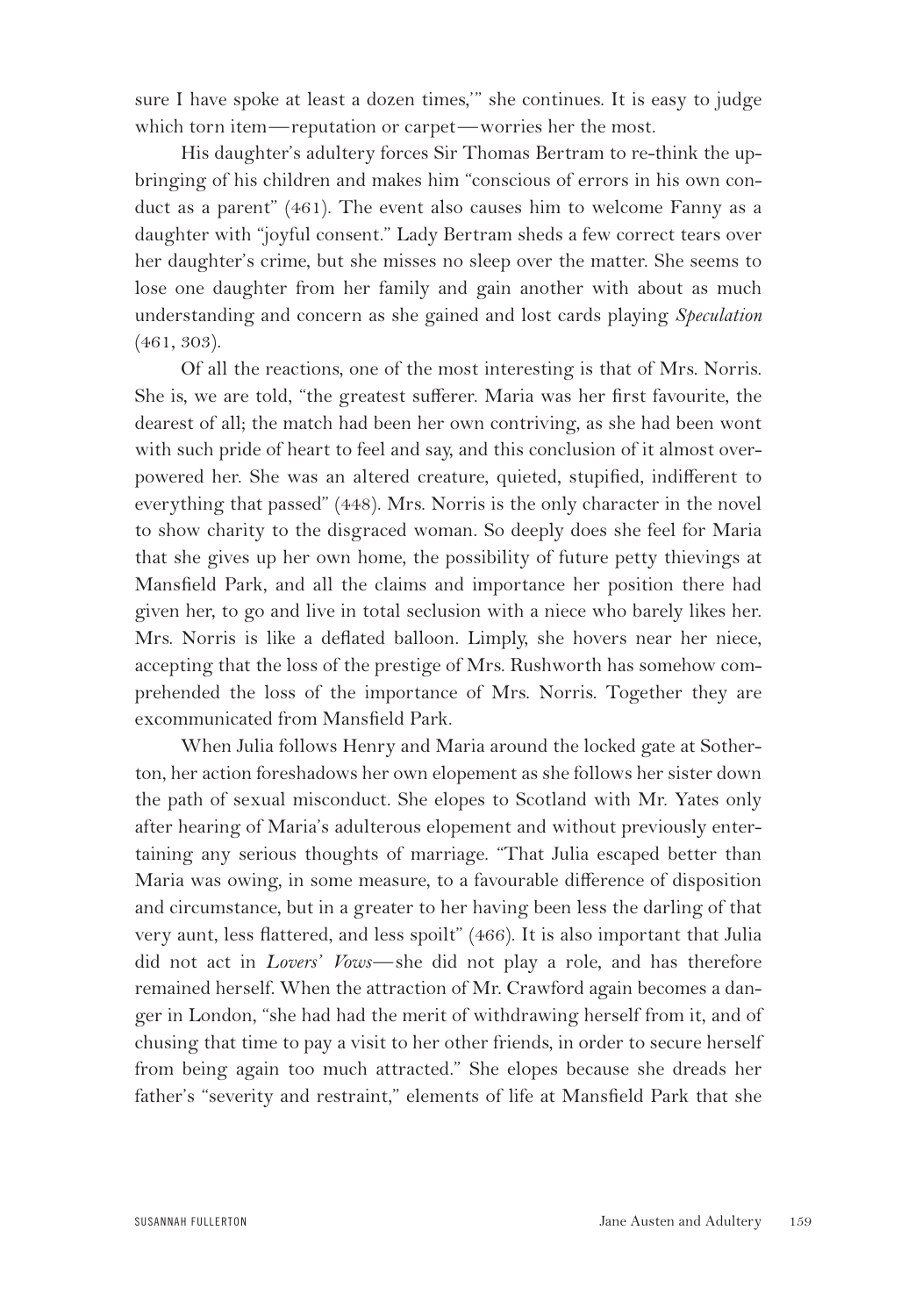has always dreaded. She is the Julia she has always been because she has acted no illicit roles to change her character.

The Rushworths, both mother and son, receive little authorial sympathy when his marriage ends so scandalously. "The indignities of stupidity, and the disappointments of selfish passion, can excite little pity," the narrator tells the reader (464). Mrs. Rushworth is portrayed as vindictive and bitter, her son as stupid and mortified. Jane Austen wastes few words over either of them. Society, too, is treated with harshness. Mary Crawford tells Edmund that if Henry and Maria were to marry, polite society would eventually accept them: "'with good dinners, and large parties, there will always be those who will be glad of her acquaintance; and there is, undoubtedly, more liberality and candour on those points than formerly'" (457). In other words, a certain degree of respectability can be bought.

The Grants take a "see no evil, hear no evil" approach to the problem and wisely remove themselves from Mansfield. Their attitude, it is implied, is typical of the world at large. Maria will find it harder to gain social acceptance than will Henry, but even she may "recover her footing in society to a certain degree" (457). This inequality in the punishment of the sexes prompts one of Jane Austen's few direct social criticisms. She comments on the double standards for men and women when it comes to improper behavior. "That punishment, the public punishment of disgrace, should in a just measure attend *his* share of the offence, is, we know, not one of the barriers, which society gives to virtue. In this world, the penalty is less equal than could be wished" (468).

Henry Crawford may continue to mix freely in London society, but he does not go unpunished for his actions. Such "a man of sense" must feel "vexation and regret," "self-reproach and regret to wretchedness," and the pain of having "lost the woman whom he had rationally, as well as passionately loved" (468–69). Henry Crawford was too good an actor, too fond of trying out different roles for size.

In a novel as deeply concerned with education as *Mansfield Park* it is appropriate that adultery should have been an important influence in the education of the Crawfords. Adultery is what brings them to Mansfield in the first place. Mrs. Crawford's death has "obliged her protegée, after some months further trial at her uncle's house, to find another home. Admiral Crawford was a man of vicious conduct, who chose, instead of retaining his niece, to bring his mistress under his own roof" (41). The marriage of Admiral and Mrs. Crawford was clearly an unhappy one. Able to agree only on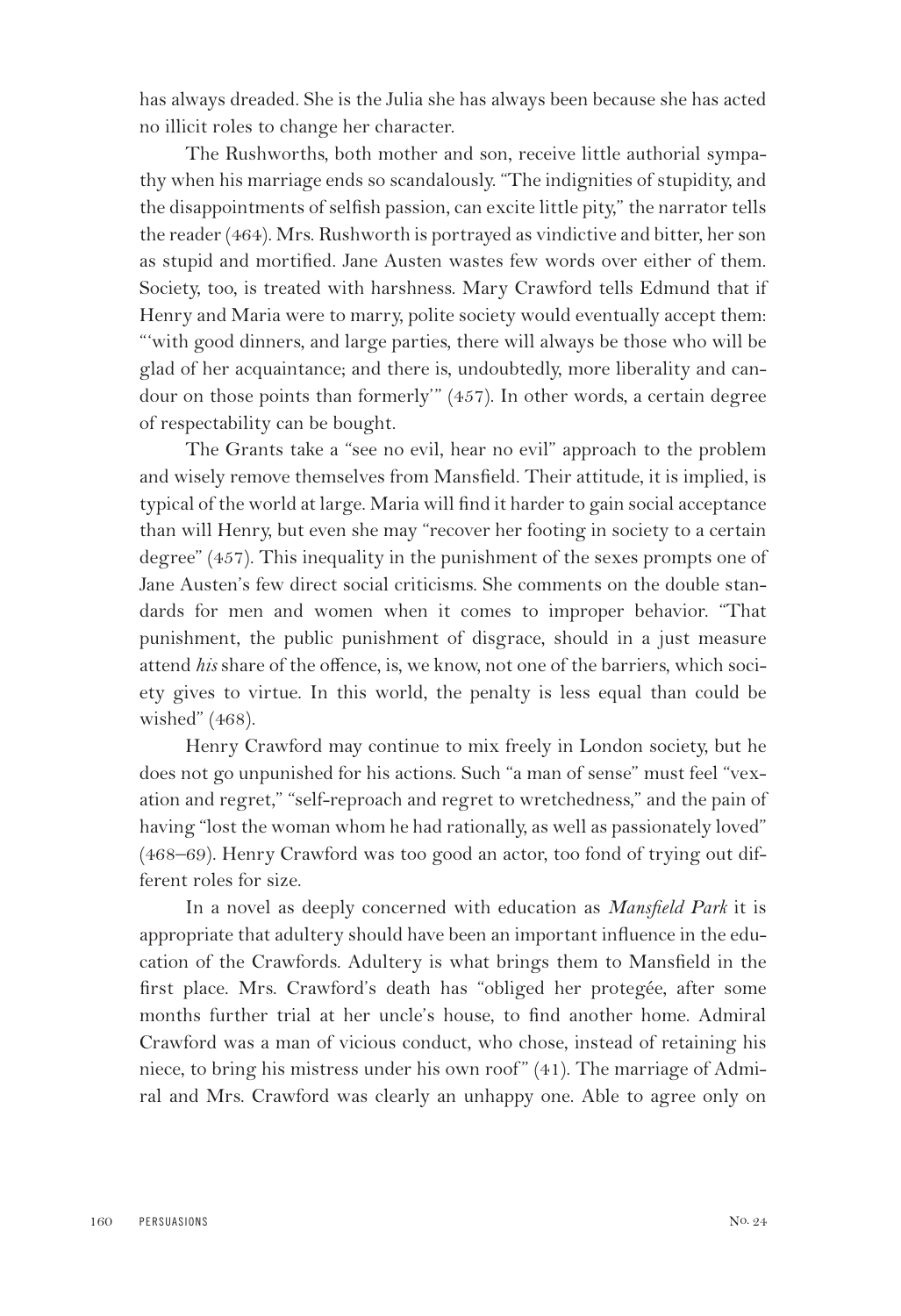their affection for their niece and nephew and on nothing else, they lived in perpetual disharmony, which suggests that the mistress who moves in has been one of many, or has been of long-standing. For the Admiral to be described as a man of "vicious conduct," this is very likely to have been the case. Her uncle's promiscuous behavior has corrupted Mary Crawford. Her dinner table joke about "'*Rears*, and *Vices*'" indicates a glancing familiarity with naval sodomy, not an appropriate subject for a young lady, even in the robust age of the Regency (60). Her London friends are trapped in unhappy marriages and Mary would be the last to condemn them for finding consolation in the arms of a lover. Mary Crawford has grown up with such behavior and to her it is food for flippancy.

Adultery plays a major role in *Mansfield Park*, but in the prosaic world of *Emma*'s Highbury, it merely hovers around the edges. There it exists most clearly in Emma's imagination. Anxious to account in some way for Jane Fairfax's reserve, Emma dreams up an adulterous passion on Jane's side for the newly married Mr. Dixon. For Emma, little is needed in the way of evidence. A rescue on a boat, a preference for Jane's piano performances rather than his fiancée's, Irish piano music sent with the new instrument—these are the foundations of Emma's imaginings. It gives her secret pleasure to picture to herself the correct and upright Miss Fairfax, whose "perfections" have long made Emma jealous, "cherishing very reprehensible feelings" for a married man (347, 243).

There is even a faint aura of possible adultery surrounding Harriet Smith. Her father turns out to be a tradesman, "rich enough to afford her the comfortable maintenance which had ever been her's, and decent enough to have always wished for concealment" (481–82). While her illegitimacy is stated positively in the book, her father's adultery appears only as highly probable. He may have been a single man at the time of her conception, but a wife would make Harriet's father particularly desirous of concealing an illegitimate child.

Even when Emma's eyes have been opened to her own mistakes, adultery cannot be entirely banished from her imagination. On hearing that the Westons have received disagreeable news at Randalls, Emma has to curb her questions as she hurries there with Mr. Weston. She does not, however, curb her thoughts: "Her fancy was very active. Half a dozen natural children, perhaps—and poor Frank cut off!" (393-94). From the little we know of Mr. Churchill he seems to be the last man in the world to commit adultery. There is no *actual* place for adultery in Highbury. Even the deplorable Mrs. Elton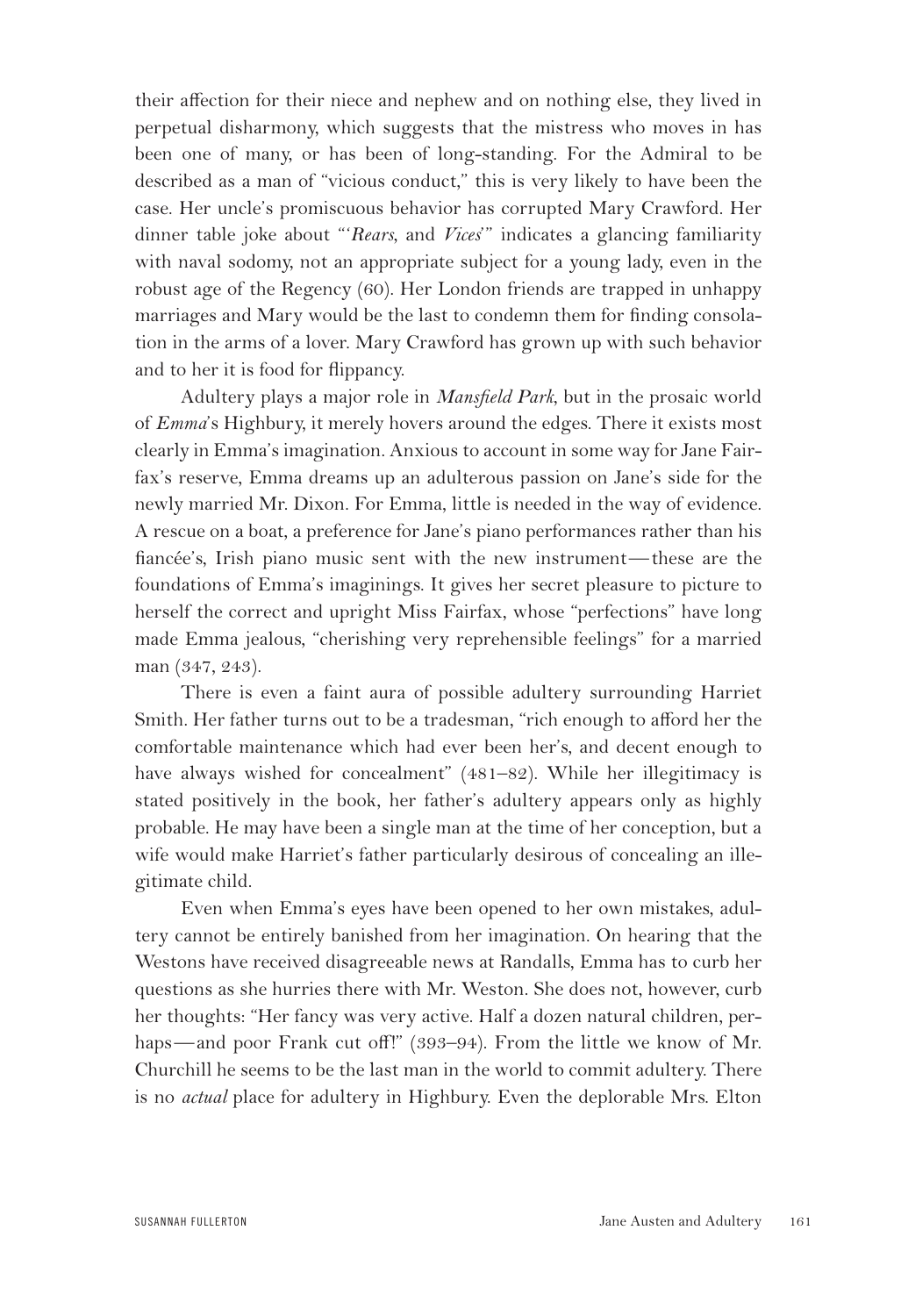would not cheat on her *caro sposo*, and that is not solely from the undoubted difficulty she would have in finding anyone to cheat with. Highbury is a sunny world and its crimes are more likely to be fanciful than real. By the time she wrote *Emma* Jane Austen had left behind her the very real and "dreadful crime" of adultery which darkens *Mansfield Park*.

*Sense and Sensibility* is the only other of Jane Austen's novels to mention adulterous behavior and the reference is a small one. Eliza Brandon, Colonel Brandon's first love, is forced to marry his older brother. Desperately unhappy, she leaves her husband and runs off with another man—the first of many men who use and abuse her. Colonel Brandon is unable to "trace her beyond her first seducer, and there was every reason to fear that she had removed from him only to sink deeper in a life of sin" (207). Eliza sinks rapidly into prostitution—destitution leads her to a "spunging-house," and death soon follows. The misfortunes of this Eliza are paralleled in the fate of her daughter who is seduced by Willoughby. The same name for both women emphasizes the similarities: both are seduced, become pregnant, and have their lives ruined by sexual misconduct. Marianne narrowly avoids a similar fate. Seduction, adultery, and elopement were, as Jane Austen vividly illustrates, dangerous activities for women to indulge in.

"Most vices may be committed very genteely," Dr. Johnson once remarked; "a man may debauch his friend's wife genteely: he may cheat at cards genteely" (Boswell 543). This is certainly the case in Jane Austen's world. The debauching which takes place is conducted in as genteel a manner as possible. But still the debauching does occur, and adultery plays a vital role in her fiction. D. H. Lawrence criticized Jane Austen for her prim old-maidishness, disliking her because she left sex out of her novels. She may never have been as explicit as Lawrence was in *Lady Chatterley's Lover* (few writers have been), but her work clearly recognizes sexual attraction between men and women and acknowledges that improper sexual behavior is an all too common aspect of human nature. Deplorable it might be—Jane Austen was firmly convinced that strong impulses and intense emotional states should be controlled and kept within the proper boundaries ordained by society—but she does not for that reason ignore its existence. The open keeping of a mistress, several elopements, seduction and attempted seduction, illegal marriages—all have a place in Jane Austen's world and all are treated by her with a matter-of-factness and lack of prudishness which should have pleased Lawrence, not disgusted him. There is no sentimentality or smirking, no false blushes, and the men and women who, in their weakness, commit moral crimes in her novels